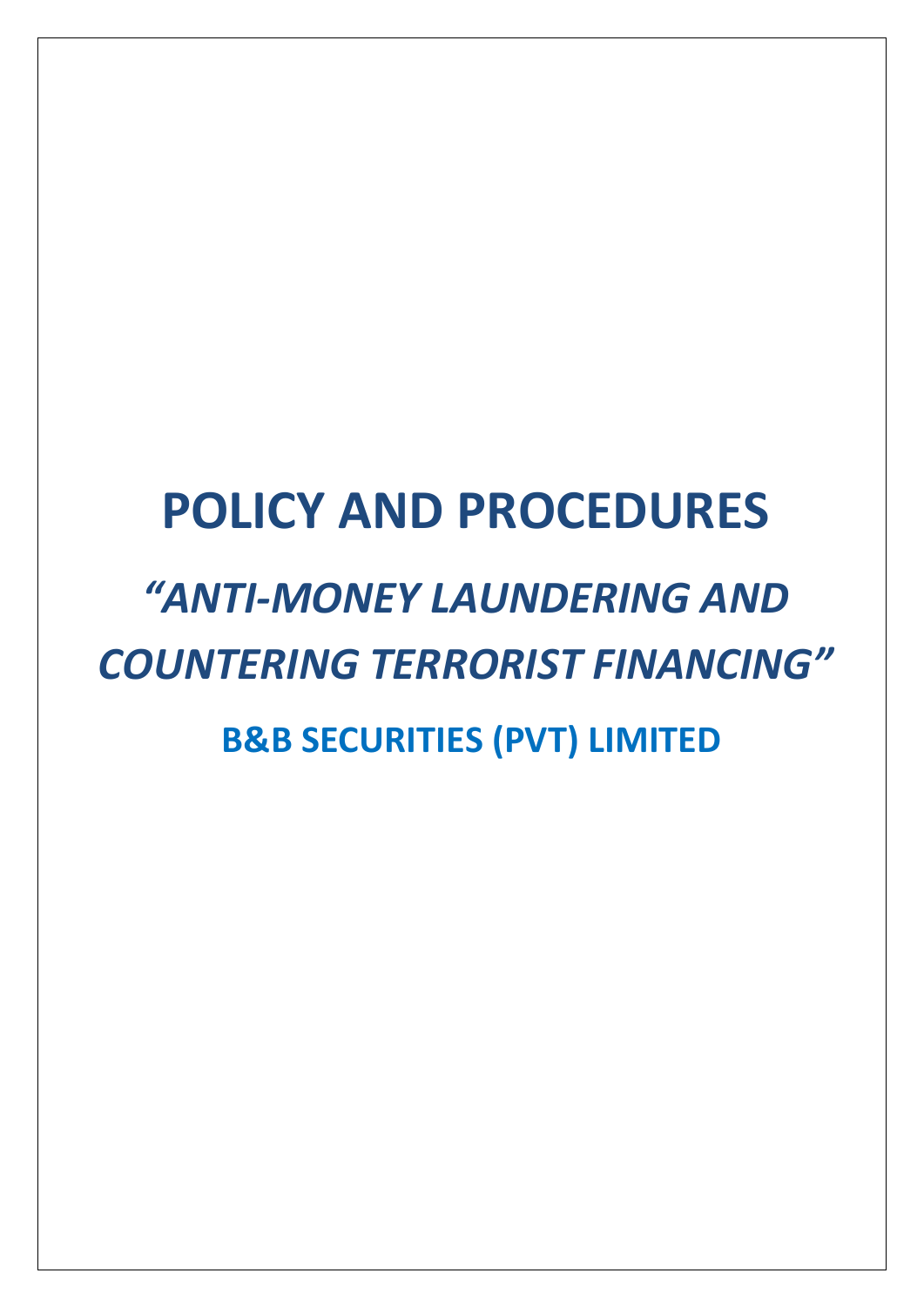# TABLE OF CONTENTS

<span id="page-1-0"></span>

| А.                                                                    |  |  |  |  |
|-----------------------------------------------------------------------|--|--|--|--|
| OBLIGATION OF THE COMPANY IN ESTABLISHING AN EFFECTIVE AML/CFT<br>В.  |  |  |  |  |
|                                                                       |  |  |  |  |
| RISK BASED ASSESSMENT ('RBA'), ITS DOCUMENTATION AND REPORTING4<br>C. |  |  |  |  |
|                                                                       |  |  |  |  |
| D.                                                                    |  |  |  |  |
| Е.                                                                    |  |  |  |  |
| SUSPICIOUS TRANSACTIONS REPORTING (STR) / CURRENCY<br>Е.              |  |  |  |  |
| G.                                                                    |  |  |  |  |
| Η.                                                                    |  |  |  |  |
| L.                                                                    |  |  |  |  |
| J.                                                                    |  |  |  |  |
| Κ.                                                                    |  |  |  |  |
| L.                                                                    |  |  |  |  |
|                                                                       |  |  |  |  |
| М.                                                                    |  |  |  |  |
|                                                                       |  |  |  |  |
| N.                                                                    |  |  |  |  |
| Ο.                                                                    |  |  |  |  |
| INTERNAL CONTROLS (AUDIT FUCTION, EMPLOYEE SCREENING AND<br>Р.        |  |  |  |  |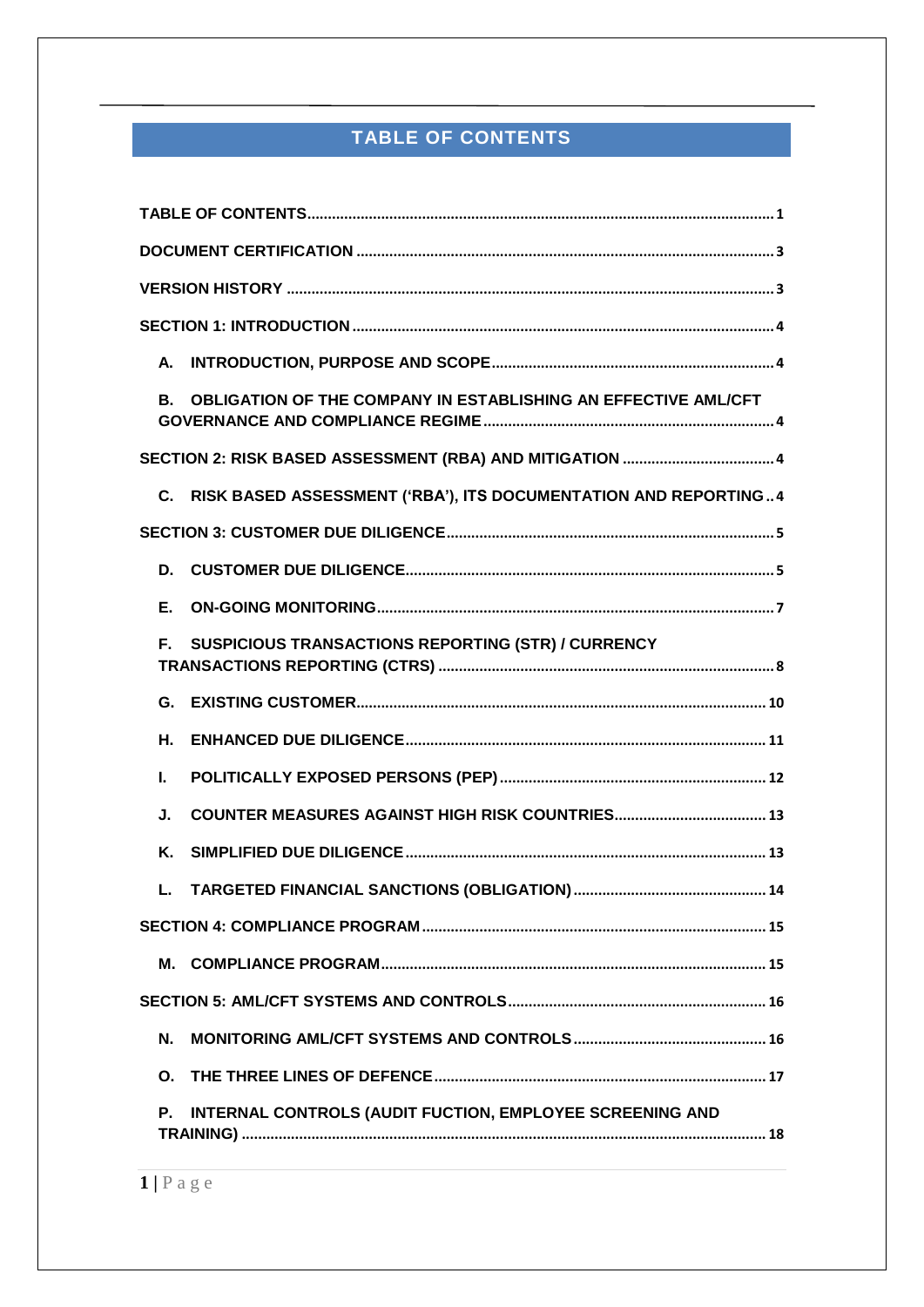| Q. |  |
|----|--|
|    |  |
|    |  |
|    |  |
|    |  |
|    |  |
|    |  |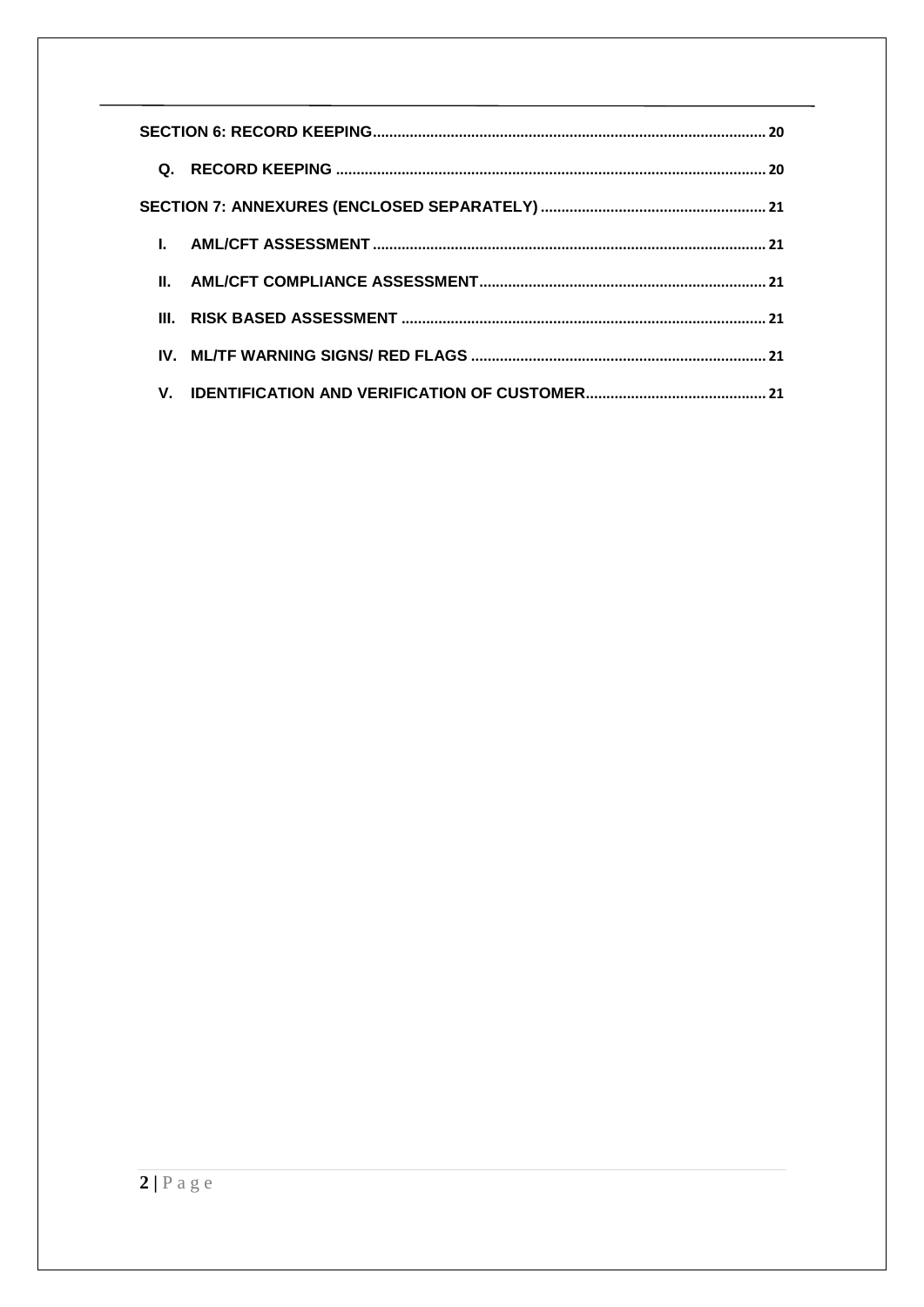# **DOCUMENT CERTIFICATION**

<span id="page-3-0"></span>

| <b>Approved By:</b><br>Date: |  |
|------------------------------|--|
| <b>Reviewed By:</b><br>Date: |  |
| <b>Created By:</b><br>Date:  |  |

<span id="page-3-1"></span>

| <b>VERSION HISTORY</b>             |                                              |                                        |  |  |
|------------------------------------|----------------------------------------------|----------------------------------------|--|--|
| Old<br><b>Version</b><br><b>No</b> | <b>Effective</b><br>Date of<br><b>Change</b> | <b>Description of Changes/Revision</b> |  |  |
|                                    |                                              |                                        |  |  |
|                                    |                                              |                                        |  |  |
|                                    |                                              |                                        |  |  |
|                                    |                                              |                                        |  |  |
|                                    |                                              |                                        |  |  |
|                                    |                                              |                                        |  |  |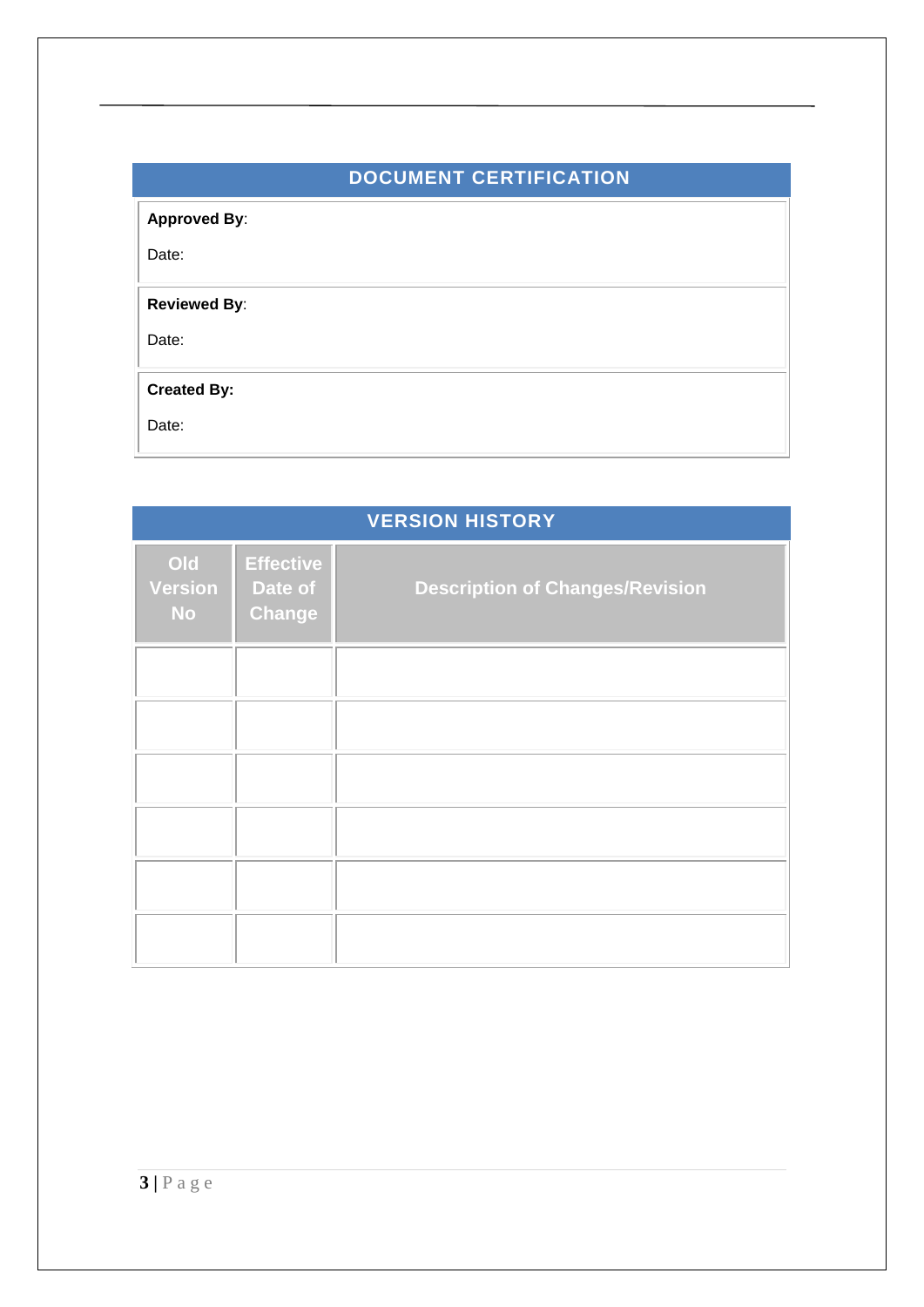# **SECTION 1: INTRODUCTION**

# <span id="page-4-1"></span><span id="page-4-0"></span>**A. INTRODUCTION, PURPOSE AND SCOPE**

- i. Money Laundering ("ML") and Terrorist Financing ("TF") are economic crimes that threaten a country's overall financial sector reputation and expose financial institutions to significant operational, regulatory, legal and reputational risks, if used for ML and TF. These policy and procedures requires B&B SECURITIES (PVT) LIMITED ("the Company") to adopt and effectively implement appropriate ML and TF control processes and procedures, not only as a principle of good governance but also as an essential tool to avoid involvement in ML and TF.
- ii. These policy and procedures also intends to assist the Company in complying with the Regulatory requirements. These policy and procedures supplement the Regulations and the AML/CFT regime by requiring the Company to apply AML/CFT measures, develop an effective AML/CFT risk assessment and compliance framework suitable to its business, and in particular, in detecting and reporting suspicious activities.

## <span id="page-4-2"></span>**B. OBLIGATION OF THE COMPANY IN ESTABLISHING AN EFFECTIVE AML/CFT GOVERNANCE AND COMPLIANCE REGIME**

- i. It is the obligation of the Company to establish an effective AML/CFT regime to deter criminals from using the Company as a platform for ML or TF purposes, and to develop a comprehensive AML/CFT compliance program to comply with the relevant and applicable laws and obligations.
- ii. These policy and the procedures and controls prescribed are approved by the Board of Directors and senior management of the Company.
- iii. This policy will be reviewed at regular intervals and on need basis to ensure it reflects any legislative changes. All such changes in the policy and procedures shall be approved by the BODs. Approval and minutes of the meeting in which approval was obtained shall be recorded in writing.

# <span id="page-4-3"></span>**SECTION 2: RISK BASED ASSESSMENT (RBA) AND MITIGATION**

# <span id="page-4-4"></span>**C. RISK BASED ASSESSMENT ('RBA'), IT'S DOCUMENTATION AND REPORTING**

- i. The Company must conduct and document its RBA. Conduct and documentation of the assessment results should enable the company to demonstrate:
	- a. Risk assessment process including how the Company assesses ML/TF risks;
	- b. Details of the implementation of appropriate systems and procedures, including due diligence requirements, in light of its risk assessment;
	- c. How it monitors and, as necessary, improves the effectiveness of its systems and procedures; and
	- d. The arrangements for reporting to senior management on the results of ML/TF risk assessments and the implementation of its ML/TF risk mitigation systems and control processes.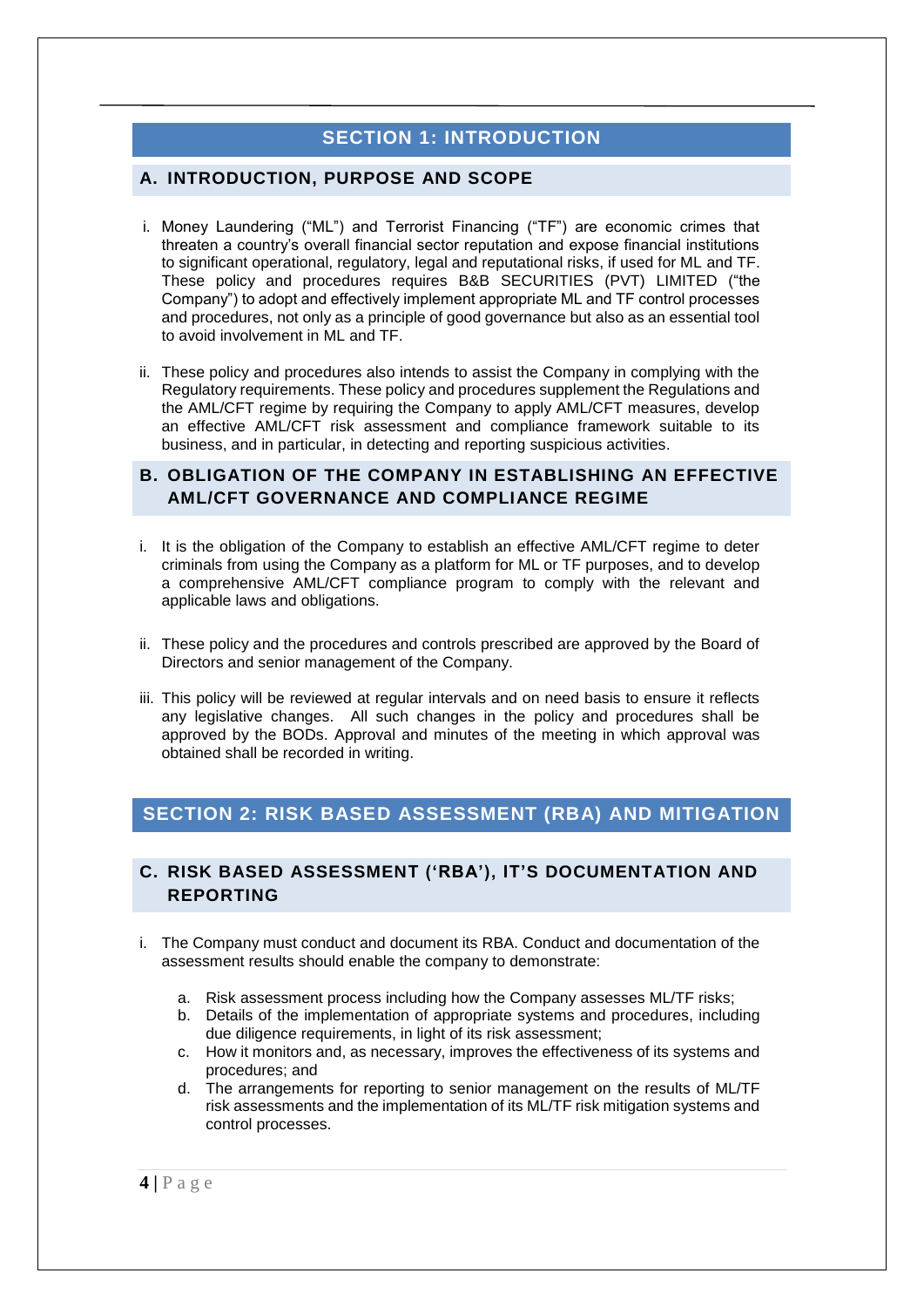- ii. The company shall take enhanced measures to manage and mitigate the risks where higher risks are identified. The company may take simplified measures to manage and mitigate risks, if lower risks have been identified. Simplified measures should not be permitted whenever there is a suspicion of ML/TF.
- iii. It shall be noted that the ML/TF risk assessment is not a one-time exercise and therefore, the company must ensure that ML/TF risk management processes are kept under regular review which is at least annually.
- iv. The management should identify and assess the ML and TF risk (also review the program's adequacy) that may arise in the development of new products, businesses and practices, including new delivery mechanism, and the use of new and pre-existent technology. Prior to the launch or use of product, practice or technology, shall undertake the risk assessment and take appropriate measures to manage and mitigate the risks.
- v. The Company should categorize its own overall entity level risk as high, medium or low based on the result of risk assessment and any other risk assessment publicly available or provided by the Commission;
- vi. The Company on the basis of the assessment should be able to provide information to the Commission.
- vii. The Company should be able to demonstrate the adequacy of its assessment, management and mitigation of ML/TF risks; its customer acceptance policy; its policies concerning customer identification and verification; its ongoing monitoring and procedures for reporting suspicious transactions; and all measures taken in the context of AML/CFT. The company shall maintain Risk Assessment Tables (see Annexure 1) and AML/CFT Compliance Assessment Template (see Annexure 2) within the period as required by the Commission from time to time. At present the Company shall ensure meticulous compliance with the Commission's S.R.O. 920 (I)/2020 dated; 28 September, 2020.
- <span id="page-5-0"></span>viii. Detailed guidance and requirements of Risk based Assessment is enclosed as Annexure **3** to this policy.

# **SECTION 3: CUSTOMER DUE DILIGENCE**

# <span id="page-5-1"></span>**D. CUSTOMER DUE DILIGENCE**

- i. The Company shall ensure it take steps to know its customers. No anonymous accounts or accounts in fictitious names shall be kept and or operated. The company shall conduct CDD, which comprises of identification and verification of customers including beneficial owners (such that it is satisfied that it knows who the beneficial owner is), understanding the intended nature and purpose of the relationship, and ownership and control structure of the customer. The identity of the customer shall be verified using reliable and independent documents, data and information as set out in Annexure 5.
- ii. The Company shall categorize each customer's risk depending upon the outcome of the CDD process.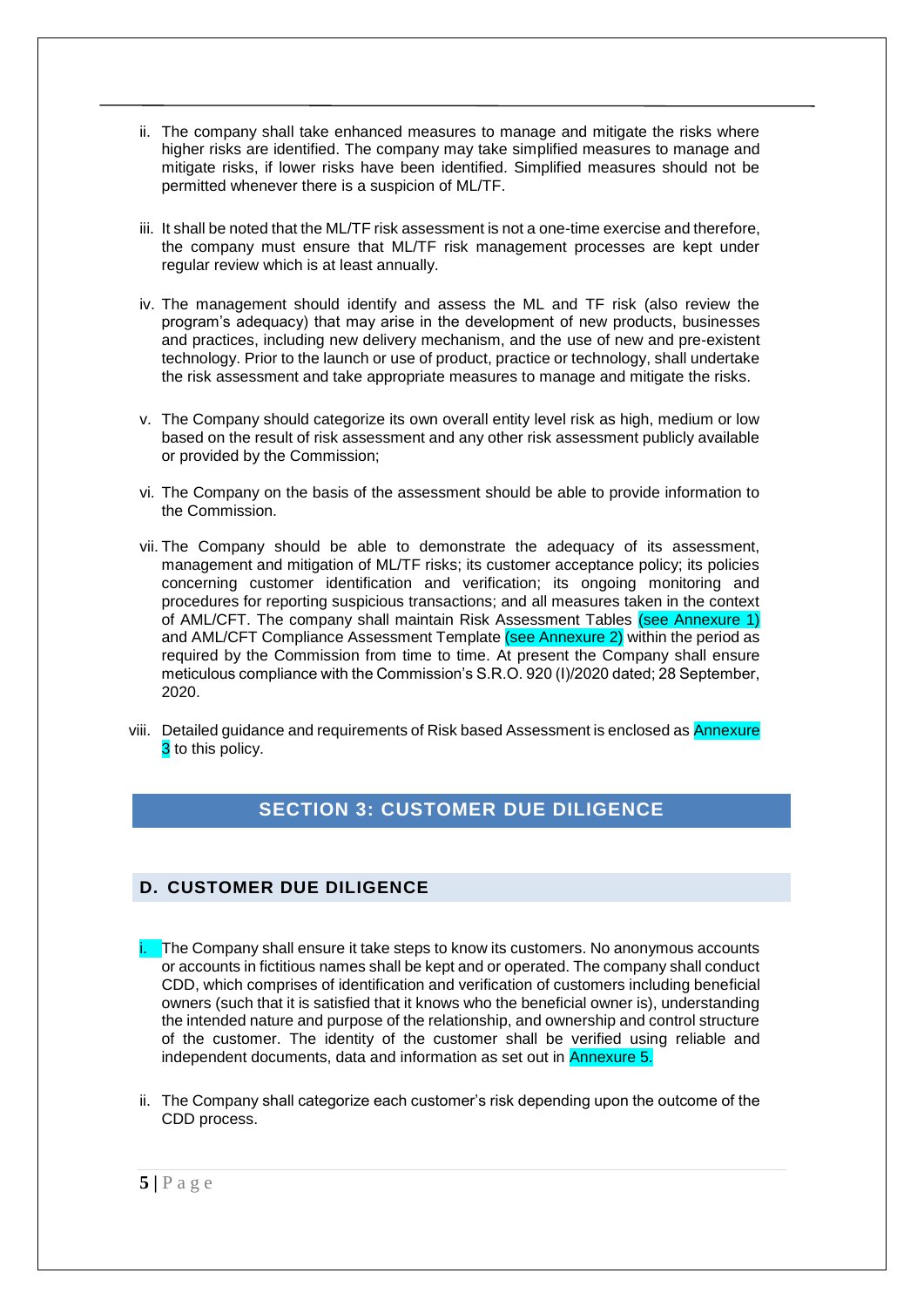- iii. Where the customer is represented by an authorized agent or representative, the Company shall:
	- a. shall ascertain the reason for such authorization and obtain a copy of the authorization document
	- b. identify every person who acts on behalf of the customer,
	- c. verify the identity of that person in using reliable and independent documents, data and information as set out in Annexure 5; and
	- d. Verify the authority of that person to act on behalf of the customer.
- iv. The Company shall also identify the beneficial owner and take reasonable measures to verify the identity of the beneficial owner by using reliable and independent document, data or sources of information as set out in Annexure 5, such that the company is satisfied that it knows who the beneficial owner is.
- v. The company shall ensure that the purpose and intended nature of the proposed business relationship or transaction is understood. The company shall assess and ensure that the nature and purpose are in line with its expectation and use the information as a basis for ongoing monitoring.
- vi. For customers that are legal persons or legal arrangements, the company shall identify the customer and verify its identity by obtaining the following information in addition to the information required in Annexure 5:
	- a. name, legal form and proof of existence;
	- b. the powers that regulate and bind the legal person or arrangement, as well as the names of the relevant persons having a senior management position in the legal person or arrangement; and
	- c. the address of the registered office and, if different, a principal place of business.

For customers that are legal persons or legal arrangements, the company should understand the nature of the customer's business and its ownership and control structure.

- vii. For customers that are legal persons, the company shall identify and take reasonable measures to verify the identity of beneficial owners by:
	- a. identifying the natural person(s) (if any) who ultimately has a controlling ownership interest (as defined under relevant laws) in a legal person; and
	- b. to the extent that there is doubt under (a) as to whether the person(s) with the controlling ownership interest is the beneficial owner(s) or where no natural person exerts control through ownership interests, the identity of the natural person(s) (if any) exercising control of the legal person or arrangement through other means; and
	- c. where no natural person is identified under (a) or (b) above, the identity of the relevant natural person who holds the position of senior managing official.
- viii. For customers that are legal arrangements, the company shall identify and take reasonable measures to verify the identity of beneficial owners as follows:
	- a. for trusts, the identity of the settlor, the trustee(s), the protector (if any), the beneficiaries or class of beneficiaries, and any other natural person exercising ultimate effective control over the trust (including through a chain of control/ownership);
	- b. for waqfs and other types of legal arrangements, the identity of persons in equivalent or similar positions as specified in (a).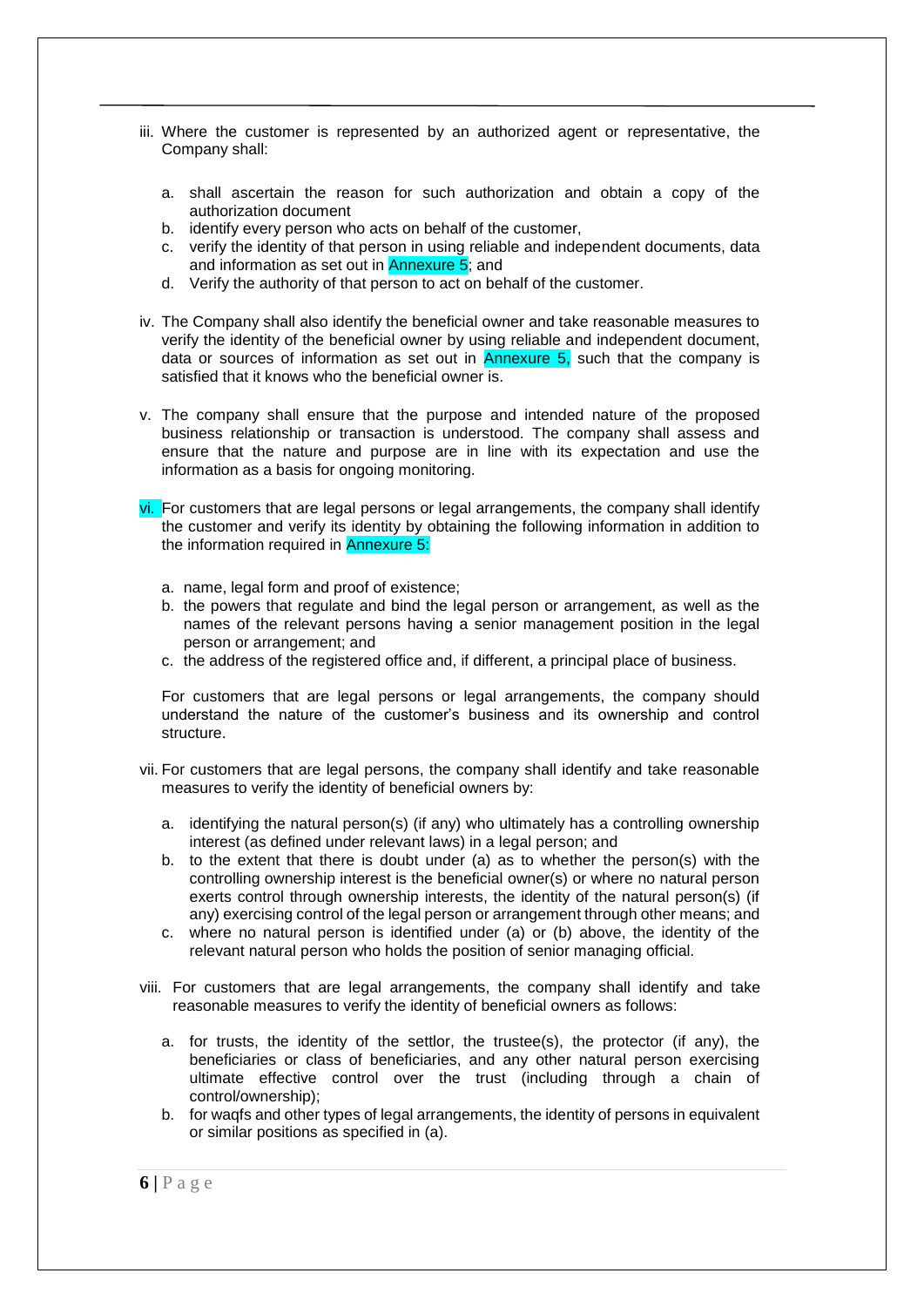- c. Where any of the persons specified in (a) or (b) is a legal person or arrangement, the identity of the beneficial owner of that legal person or arrangement shall be identified.
- ix. The Company shall identify the customer and beneficial owner before establishing a business relationship or during the course of establishing a business relationship.
- x. The Company may complete verification of a customer or beneficial owner's identity after the establishment of the business relationship, provided that
	- a. this occurs as soon as reasonably practicable;
	- b. this is essential not to interrupt the normal conduct of business; and
	- c. the ML/TF risks are low.

The types of circumstances where the company permits completion of verification after the establishment of the business relationship may include situations where;

- a. it is required to perform transactions very rapidly, according to the market conditions
- b. Performance of the transaction may be required before verification of identity is completed.

Transactions such as above can only be performed subject to the approval of the CEO. Verification, once begun, should normally be pursued either to a satisfactory conclusion or to the point of refusal. If an applicant does not pursue an application, the staff could consider that this in itself is suspicious, and they should evaluate whether a STR to FMU is required.

- xi. The Company shall adopt risk management procedures concerning the conditions under which a customer may utilize the business relationship prior to verification.
- xii. If the company has any reason to believe that any customer has been refused facilities by another brokerage house/regulated entity due to concerns over illicit activities of the customer, it should consider classifying that applicant as higher-risk and apply enhanced due diligence procedures to the customer and the relationship, filing an STR and/or not accepting the customer in accordance with its own risk assessments and procedures.
- xiii. The Company shall maintain details of all accounts which have been refused by them as per the format enclosed in Addendum 1.
- xiv. Company shall maintain details of all complaints received with regards to AML as per the format enclosed in Addendum 2.

# <span id="page-7-0"></span>**E. ON-GOING MONITORING**

- i. Once the identification procedures have been completed and the business relationship is established, the company shall monitor the conduct of the relationship to ensure that it is consistent with the nature of business stated when the relationship/account was operated. The company shall conduct ongoing monitoring of their business relationship with their customers. Ongoing monitoring helps to keep the due diligence information up-to-date and reviewing/adjusting the risk profiles of the customers, where necessary.
- ii. Company shall conduct ongoing due diligence on the business relationship, including: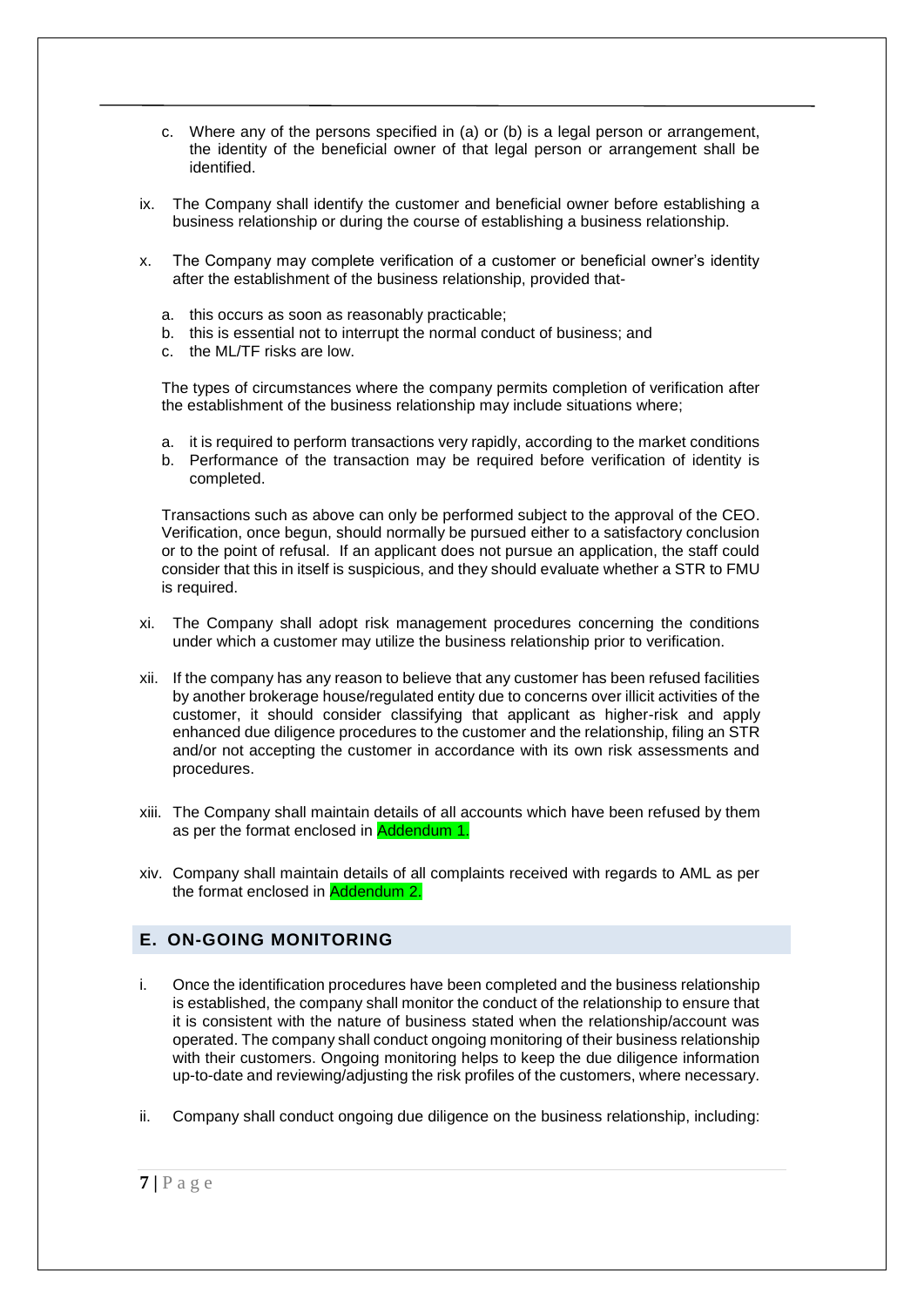- a. scrutinizing transactions undertaken throughout the course of that relationship to ensure that the transactions being conducted are consistent with the company's knowledge of the customer, their business and risk profile, including where necessary, the source of funds. For this purpose, the company shall ensure that client's deposit and net investment may be gauged against their profile (such monitoring serves as enhanced due diligence on pre transaction basis).
- b. Obtaining information and examining, as far as possible, the background and purpose of all complex and unusual transactions which have no apparent economic or visible lawful purpose. The background and purpose of these transactions shall be inquired and findings shall be documented with a view of making this information available to the relevant competent authorities when required. In addition to the above, customers' profiles should be revised keeping in view the CDD and basis of revision shall be documented.
- c. Undertaking reviews of existing records and ensuring that documents, data or information collected for the CDD purposes is kept up-to-date and relevant, particularly for higher risk categories of customers.
- iii. In addition to the above on-going monitoring measures, the company shall consider updating customer CDD records as a part its periodic reviews (i.e. annually) or on the occurrence of a triggering event, whichever is earlier.

Examples of triggering events include:

- a. Material changes to the customer risk profile or changes to the way that the account usually operates;
- b. Where it comes to the attention of the company that it lacks sufficient or significant information on that particular customer;
- c. Where a significant transaction takes place;
- d. Where there is a significant change in customer documentation standards;
- e. Significant changes in the business relationship.
- f. There is a suspicion of ML/TF. Annexure 4 gives some examples of potentially suspicious activities or "red flags" for ML/TF, that will help recognize possible ML/TF schemes and may warrant additional scrutiny, when encountered.

Examples of the above circumstances include:

- a. New products or services being entered into;
- b. A significant increase in a customer's deposit;
- c. A person has just been designated as a PEP;
- d. The nature, volume or size of transactions changes.

#### <span id="page-8-0"></span>**F. SUSPICIOUS TRANSACTIONS REPORTING (STRS)/ CURRENCY TRANSACTIONS REPORTING (CTRS)**

i. A suspicious activity will often be one that is inconsistent with a customer's known, legitimate activities or with the normal business for that type of account. Where a transaction is inconsistent in amount, origin, destination, or type with a customer's known, legitimate business or personal activities, the transaction must be considered unusual, and the company should put "on enquiry". The company shall also pay special attention to all complex, unusual large transactions, and all unusual patterns of transactions, which have no apparent economic or visible lawful purpose.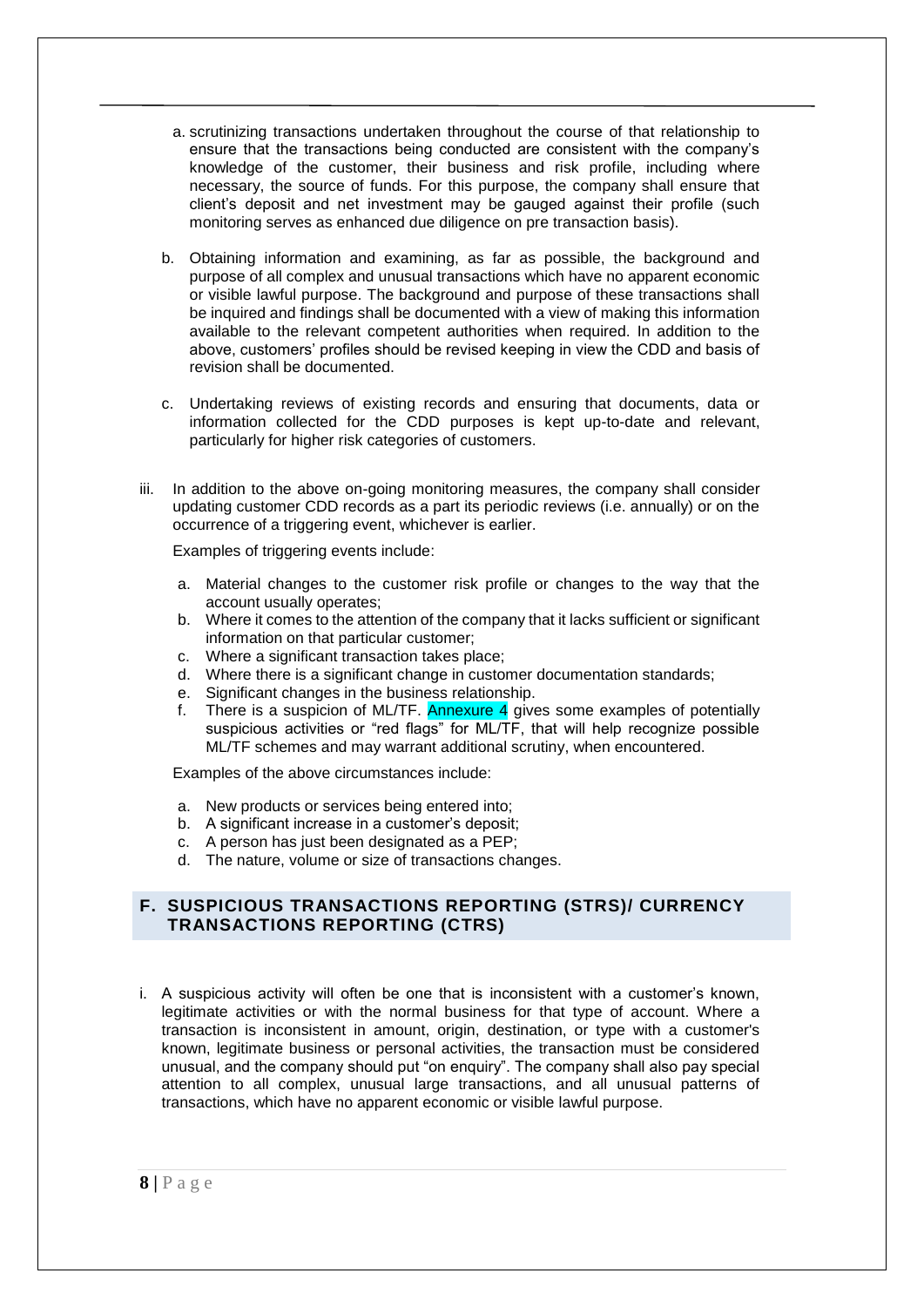- ii. The Company shall comply with the provisions of the AML Act and rules, regulations and directives issued thereunder for reporting suspicious transactions/currency transactions in the context of money laundering or financing of terrorism
- iii. The company shall conduct CDD and ongoing due diligence on the business relationship and scrutinize transactions undertaken throughout the course of that relationship to ensure that the transactions being conducted are consistent with the company's knowledge of the customer, its business and risk profile, including, where necessary, the source of funds. The company shall enhance its scrutiny level in the following instances as they may prompt filing of STR:
	- a. There is a suspicion of ML/TF. Annexure 4 gives some examples of potentially suspicious activities or "red flags" for ML/TF, that will help recognize possible ML/TF schemes and may warrant additional scrutiny, when encountered. The mere presence of a red flag is not by itself evidence of criminal activity. Closer scrutiny will assist in determining whether the activity is unusual or suspicious or one for which there does not appear to be a reasonable business or legal purpose; or
	- b. There are doubts as to the veracity or adequacy of the previously obtained customer identification information. The Company shall take steps to ensure that all relevant information is obtained as quickly as possible
	- c. CDD checks raise suspicion or reasonable grounds to suspect that the assets or funds of the prospective customer may be the proceeds of offences and crimes related to ML/TF, the company should not voluntarily agree to open accounts with such customers\*
	- d. there is a material change in the way that the customer's account is operated, which is not consistent with the customer's business profile
	- e. the company is unable to complete and comply with CDD requirements as specified in this policy\*\*

\* In such situations, the company should file an STR with the FMU and ensure that the customer is not informed, even indirectly, that an STR has been, is being or shall be filed.

\*\* The company shall not operate the account, commence a business relationship, or perform the transaction. If the business relationship has already been established, the company shall terminate the relationship. Additionally, the company shall consider making a STR to the FMU.

iv. In case of suspicion of ML/TF,:

- a. The Company should seek to identify and verify the identity of the customer and the beneficial owner(s), irrespective of any specified threshold; and
- b. Where the enquiries conducted by the company do not provide a satisfactory explanation of the transaction, it may be concluded that there are grounds for suspicion requiring disclosure and escalate the matter to the AML/CFT CO and
- c. Where a customer is hesitant/fails to provide adequate documentation (including the identity of any beneficial owners or controllers), consideration should be given to filing a STR. Also, where an attempted transaction gives rise to knowledge or suspicion of ML/TF that attempted transaction should be reported to the FMU, in accordance with this policy.
- d. The basis of deciding whether an STR is being filed or not, shall be documented and kept on record together with all internal findings and analysis done in relation to a suspicion irrespective of the fact that transaction is subsequently reported or not.
- e. In addition to reporting the suspicious activity, the company shall ensure that appropriate action is taken to adequately mitigate the risk of the company being used for criminal activities. This may include a review of either the risk classification of the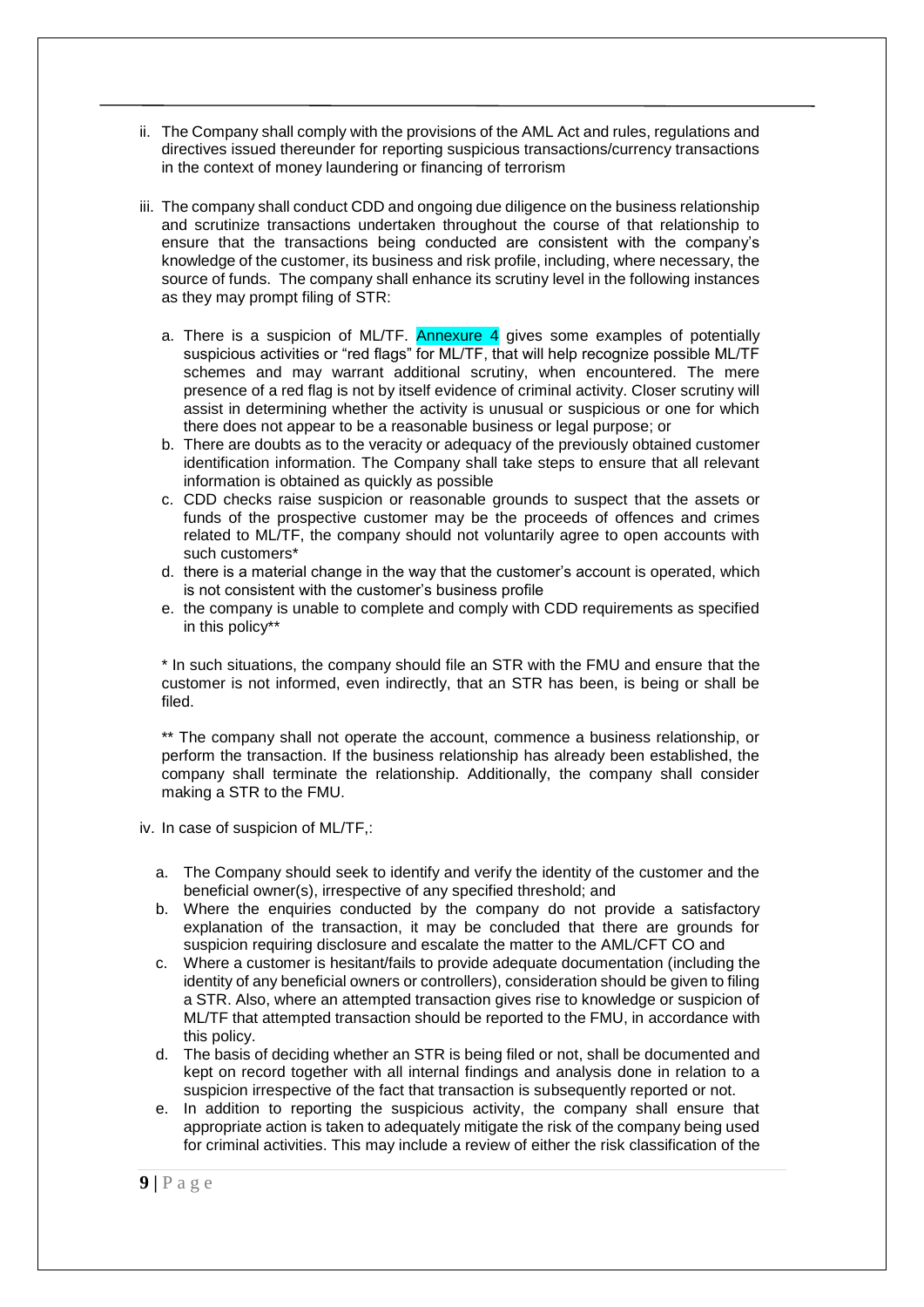customer or account or of the entire relationship itself. Appropriate action shall be to escalate the matter to CEO to determine how to handle the relationship, taking into account any other relevant factors, such as cooperation with law enforcement agencies or the FMU.

Where the company files STR with respect to a customer with whom it has an existing business relationship, and if the company considers it appropriate to retain the customer, then the company shall:-

- 1. substantiate and document the reasons for retaining the customer; and
- 2. subject the business relationship to proportionate risk mitigation measures, including enhanced ongoing monitoring.
- f. The Law prohibits tipping-off. However, a risk exists that customers could be unintentionally tipped off when the company is seeking to complete its CDD obligations or obtain additional information in case of suspicion of ML/TF. The applicant/customer's awareness of a possible STR or investigation could compromise future efforts to investigate the suspected ML/TF operation. Therefore, if the company form a suspicion of ML/TF while conducting CDD or ongoing CDD, they should take into account the risk of tipping-off when performing the CDD process. If the company reasonably believes that performing the CDD or on-going process will tip-off the applicant/customer, it may choose not to pursue that process, and should file a STR. All concerned employees should be aware of, and sensitive to, these issues when conducting CDD or ongoing CDD
- v. Enquiries regarding complex, unusual large transactions, and unusual patterns of transactions, their background, and their result should be properly documented, and made available to the relevant authorities upon request.
- vi. The company is also obligated to file Currency Transaction Report (CTR), for a cashbased transaction involving payment, receipt, or transfer of Rs. 2 million and above. However, for the sake of clarity, the company shall not accept any cash based transaction and or any transaction involving wire transfer/fund transfer to and from a foreign jurisdiction.
- vii. If the company decides that a disclosure should be made, the law require the company to report STR promptly (without delay) to the FMU, in standard form as prescribed under AML Regulations 2008. The STR prescribed reporting form can be found on FMU website through the link [http://www.fmu.gov.pk/docs/AML\\_Regulations-2008.pdf.](http://www.fmu.gov.pk/docs/AML_Regulations-2008.pdf)
- viii. The company shall report total number of STRs filed to the Commission on biannual basis within seven days of close of each half year. The CO should ensure prompt reporting in this regard.
	- ix. The company shall should maintain register of all reports made to the FMU. Such registers should contain details of:
		- a. the date of the report;
		- b. the person who made the report;
		- c. the person(s) to whom the report was forwarded; and
		- d. Reference by which supporting evidence is identifiable.

#### <span id="page-10-0"></span>**G. EXISTING CUSTOMER**

**10 |** P a g e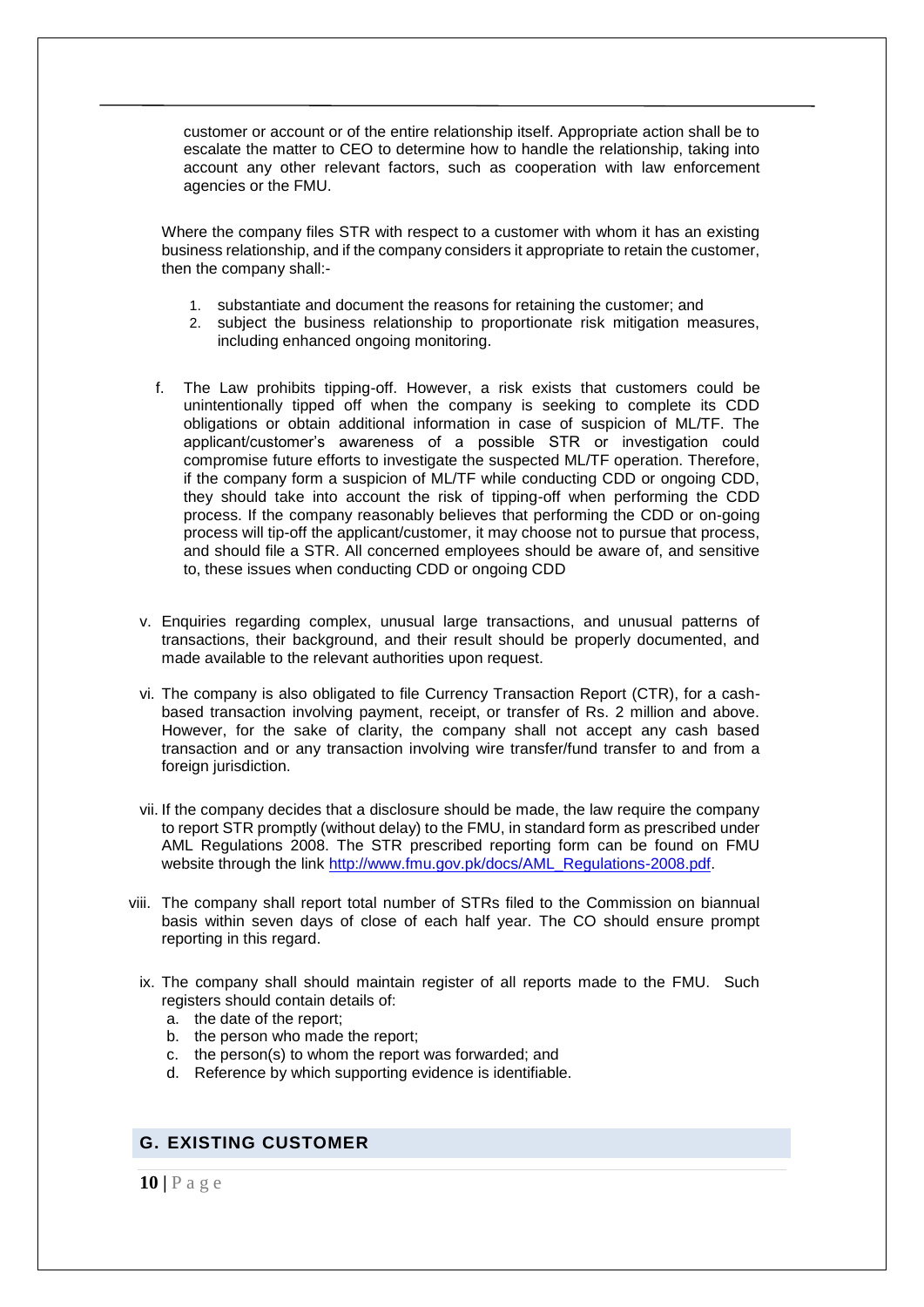- i. The Company shall apply CDD requirement to its existing customers on the basis of materiality and risk and should conduct due diligence on existing relations at appropriate times, taking into account whether and when CDD measures have previously been undertaken and the adequacy of data obtained.
- ii. For existing customers who opened accounts with old NICs, the company shall ensure that attested copies of identity documents shall be present in the company's record. The Company shall block accounts without identity document (after serving one-month prior notice) for all withdrawals, until the subject regulatory requirement is fulfilled. However, upon submission of attested copy of identity document and verification of the same from NADRA or biometric verification, the block from the accounts shall be removed.
- iii. For customers whose accounts are dormant or in-operative, withdrawals shall not be allowed until the account is activated on the request of the customer. For activation, the Company shall conduct NADRA Verisys or biometric verification of the customer and obtain attested copy of customer's valid identity document (if already not available) and fulfill the regulatory requirements.

# <span id="page-11-0"></span>**H. ENHANCED DUE DILIGENCE**

- i. The Company shall apply EDD where a customer presents high risk of ML/TF including but not limited to the following circumstances:
	- a. business relationships and transactions with natural and legal persons when the ML/TF risks are higher;
	- b. business relationships and transactions with natural and legal persons from countries for which this is called for by the FATF;
	- c. PEPs and their close associates and family members.
- ii. Examples of enhanced CDD measures that could be applied for high-risk business relationships include:
	- a. Obtaining additional information on the applicant/customer (e.g. occupation, volume of assets, information available through public databases, internet, etc.).
	- b. Updating more regularly the identification data of applicant/customer and beneficial owner.
	- c. Obtaining additional information on the intended nature of the business relationship.
	- d. Obtaining additional information on the source of funds or source of wealth of the applicant/customer.
	- e. Obtaining additional information on the reasons for intended or performed transactions.
	- f. Obtaining the approval of senior management to commence or continue the business relationship as per the format enclosed as Addendum 3.
	- g. Conducting enhanced monitoring of the business relationship, by increasing the number and timing of controls applied, and selecting patterns of transactions that need further examination.
	- h. Monitoring of the net investment of the clients as per **Addendum 4** on monthly basis to also help in identifying any STR.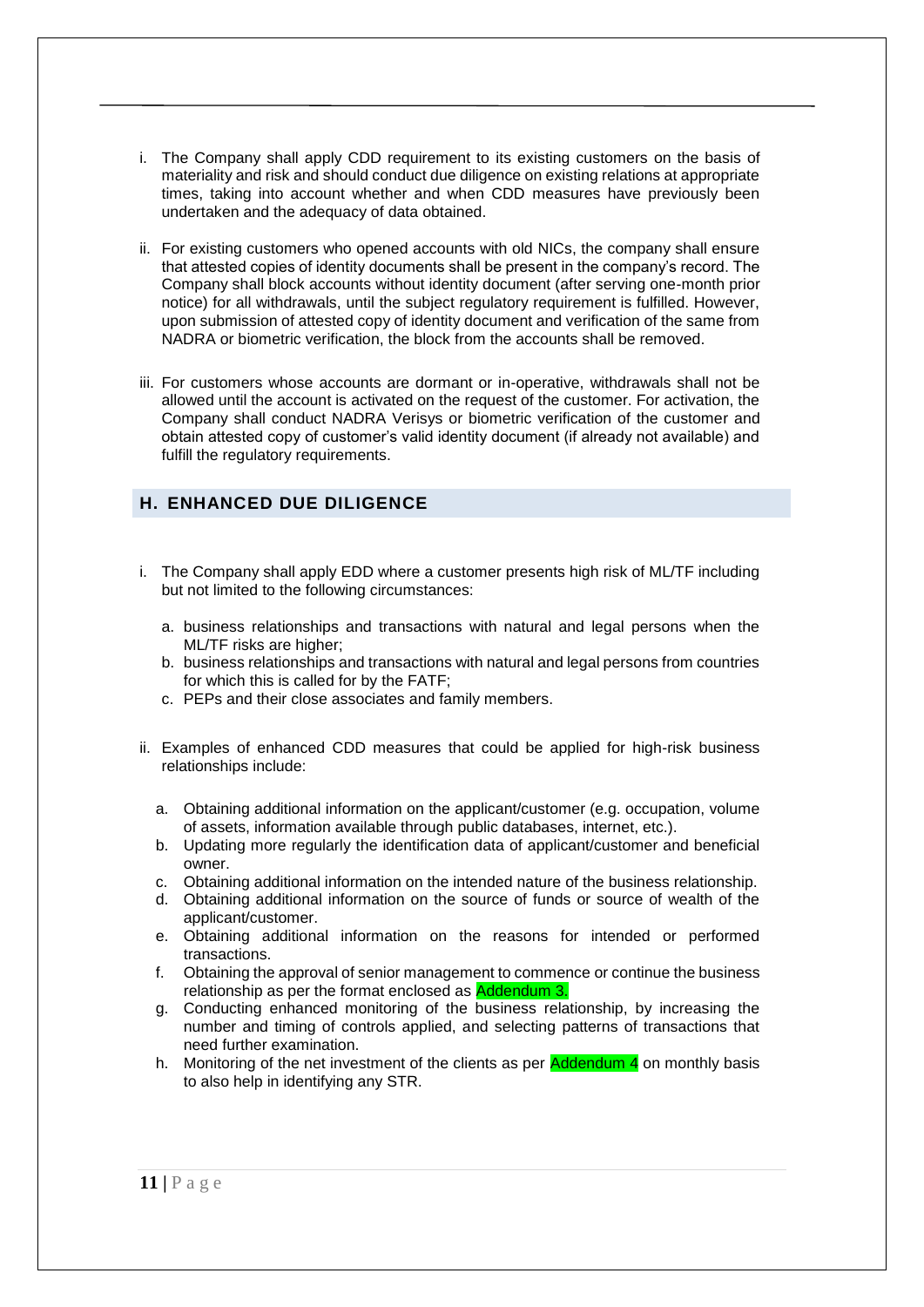iii. In case of accounts where the accountholder has instructed the company not to issue any correspondence to the accountholder's address, such accounts do carry additional risk to the company, and due caution shall be exercised as a result.

# <span id="page-12-0"></span>**I. POLITICALLY EXPOSED PERSONS (PEP)**

- i. Business relationships with individuals holding important public positions and with persons or companies clearly related to them may expose the company to significant reputational and/or legal risk. Such persons, commonly referred to as 'politically exposed persons' (PEPs) includes heads of state, ministers, influential public officials, judges and military commanders and includes their family members and close associates.
- ii. "close associate" of a PEP means
	- a. an individual known to have joint beneficial ownership of a legal person or a legal arrangement or any other close business relations with a PEP;
	- b. any individual(s) who have beneficial ownership of a legal person or a legal arrangement which is known to have been set up for the benefit of a PEP;
	- c. an individual who is reasonably known to be closely connected with the PEP for any other reason, including socially or professionally.
- iii. Family members of a PEP are individuals who are related to a PEP either directly or through marriage or similar (civil) forms of partnership.
- iv. The company shall ensure that it determines if a customer or a beneficial owner is a PEP or a close associate or family member of a PEP, both prior to establishing a business relationship or conducting a transaction, and periodically throughout the course of business relationship. The Company shall apply, at minimum the following EDD measures:
	- a. obtain approval from senior management (refer Addendum 3) to establish or continue a business relationship where the customer or a beneficial owner is a PEP, close associate or family member of a PEP or subsequently becomes a PEP, close associate and family member of a PEP;
	- b. take reasonable measures to establish the source of wealth and the source of funds of customers and beneficial owners identified as a PEP, close associate or family member of a PEP; and
	- c. conduct enhanced ongoing monitoring of business relations with the customer or beneficial owner identified as a PEP, close associate and family member of a PEP.
- v. The company shall take a risk based approach to determine the nature and extent of EDD in assessing the ML/TF risks of a PEP. The company shall consider factors such as whether the customer who is a PEP:
	- a. Is from a high risk country;
	- b. Has prominent public functions in sectors known to be exposed to corruption;
	- c. Has business interests that can cause conflict of interests (with the position held).
- vi. The other red flags that the company shall consider include:
	- a. The information that is provided by the PEP is inconsistent with other (publicly available) information, such as asset declarations and published official salaries;
	- b. Funds are repeatedly moved to and from countries to which the PEP does not seem to have ties;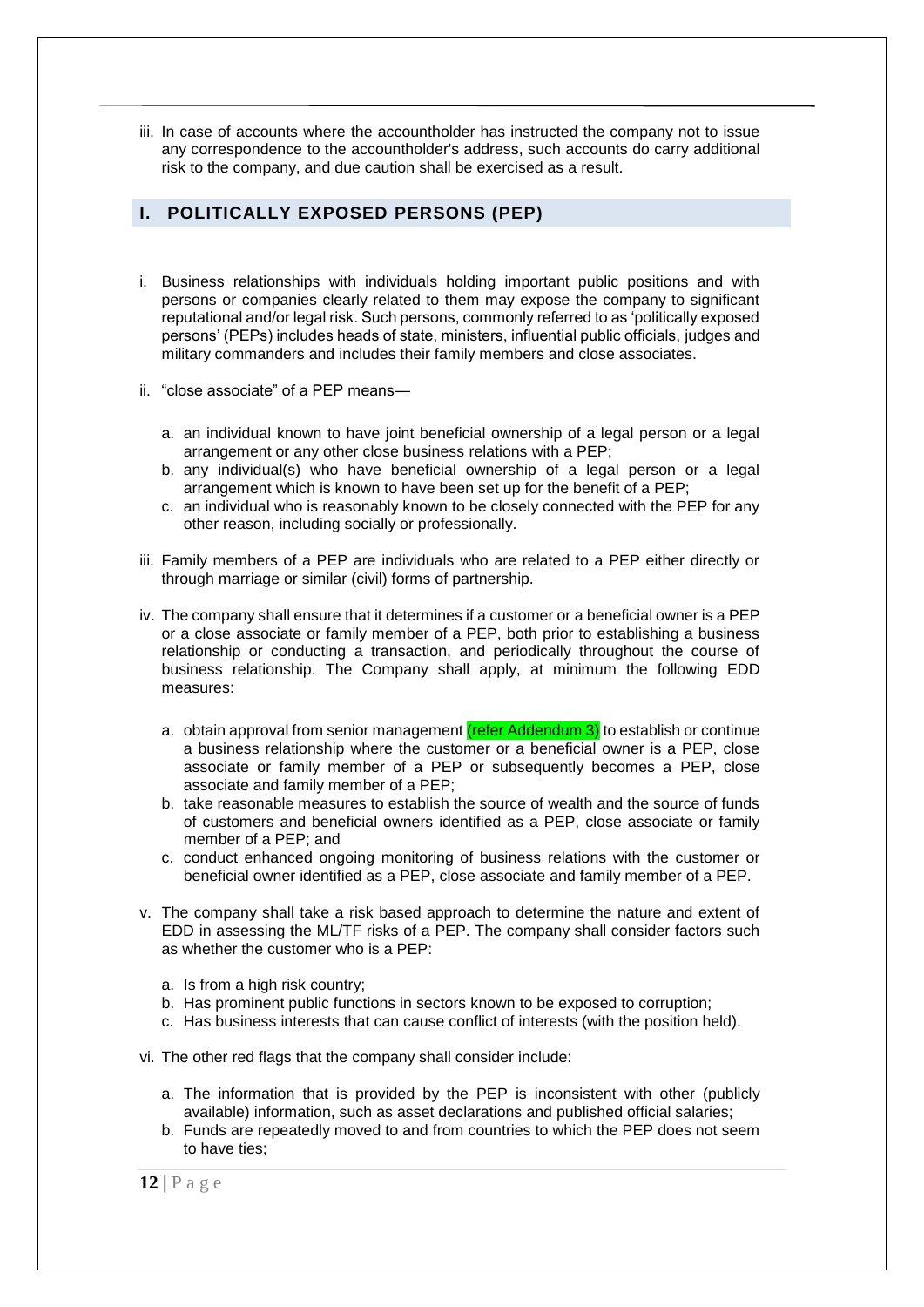- c. A PEP uses multiple bank accounts for no apparent commercial or other reason;
- d. The PEP is from a country that prohibits or restricts certain citizens from holding accounts or owning certain property in a foreign country.
- vii. The company shall take a risk based approach in determining whether to continue to consider a customer as a PEP who is no longer a PEP. The factors that they should consider include:
	- a. the level of (informal) influence that the individual could still exercise; and
	- b. Whether the individual's previous and current function are linked in any way (e.g., formally by appointment of the PEPs successor, or informally by the fact that the PEP continues to deal with the same substantive matters).

# <span id="page-13-0"></span>**J. COUNTER MEASURES AGAINST HIGH RISK COUNTRIES**

- i. Certain countries associated with crimes pose a higher potential risk to the company (reputational risk and legal risk). Company should exercise additional caution and conduct enhanced due diligence on individuals and/or entities based in high-risk countries.
- ii. Caution should also be exercised in respect of the acceptance of certified documentation from individuals/entities based in high-risk countries/territories and appropriate verification checks undertaken on such individuals/entities to ensure their legitimacy and reliability. In addition, the Company shall apply the countermeasures including but not limited to, enhance due diligence proportionate to the risk as indicated by the Federal Government, pursuant to recommendations by the National Executive Committee and when called upon to do so by the FATF.
- iii. The company shall consult publicly available information to ensure that they are aware of the high-risk countries/territories including sanctions issued by the UN, the FATF high risk and non-cooperative jurisdictions [\(www.fatf-gafi.org\),](http://www.fatf-gafi.org/) and Transparency international corruption perception index [\(www.transparency.org\)](http://www.transparency.org/)

## <span id="page-13-1"></span>**K. SIMPLIFIED DUE DILIGENCE**

- i. The company may apply SDD only where low risk is identified through adequate analysis and risk assessment and any other risk assessment publicly available or provided by the Commission and commensurate with the lower risk factors.
- ii. The decision to rate a customer as low risk shall be justified in writing by the Company.
- iii. SDD measures include the following measures:
	- a. Verifying the identity of the customer and the beneficial owner after the establishment of the business relationship;
	- b. Reducing the degree of on-going monitoring and scrutinizing transactions, based on a reasonable monetary threshold as prescribed or as set out by the Commission;
	- c. Not collecting specific information or carrying out specific measures to understand the purpose and intended nature of the business relationship, but inferring the purpose and nature from the type of transactions or business relationship established.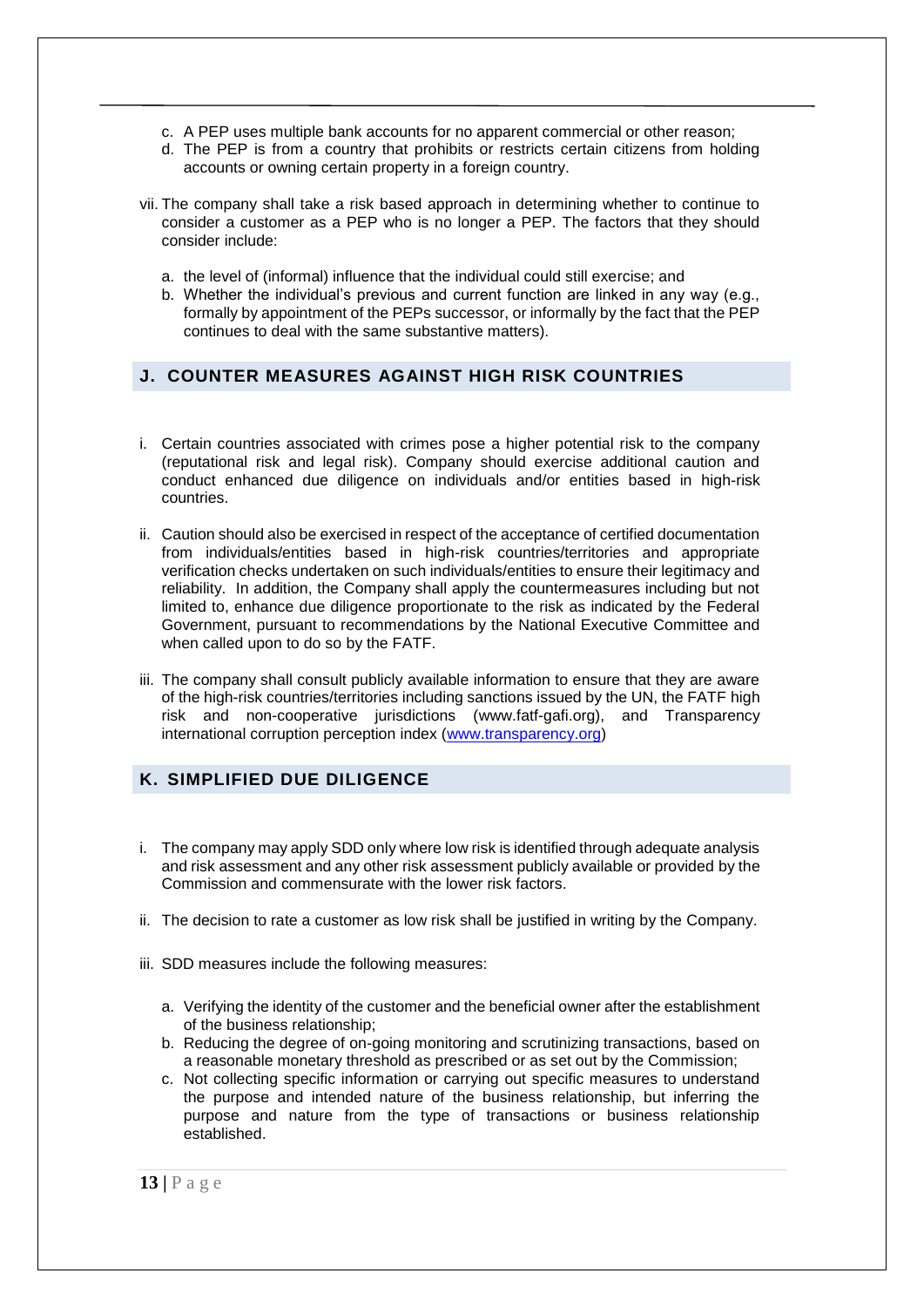iv. Simplified CDD shall not be permitted whenever there is a suspicion of money laundering or terrorist financing.

#### <span id="page-14-0"></span>**L. TARGETED FINANCIAL SANCTIONS (OBLIGATION)**

- i. The company shall undertake TFS obligations under the United Nations (Security Council) Act 1948 and/or Anti-Terrorism Act 1997 and any regulations made there under.
- ii. The company shall have mechanisms, processes and procedures in an automated manner for screening and monitoring customers, potential customers and beneficial owners/associates of customers to detect any matches or potential matches with the stated designated/proscribed persons in the SROs and notifications issued by MoFA, under United Nations (Security Council) Act 1948 or intimation from NACTA/ Law Enforcement Agencies/ Home Departments of Provinces/Ministry of Interior regarding additions, deletions and updates in list/SRO under the Anti- Terrorism Act, 1997.
- iii. The Company is also required to screen its entire customer database when the new names are listed through UNSC Resolution or the domestic NACTA list.
- iv. If during the process of screening or monitoring of customers or potential customers the company finds a positive or potential match, it shall immediately:
	- a. Freeze the relevant funds and assets without delay the customer's fund/ policy or block the transaction, without prior notice if it is an existing customer in accordance with the respective SRO.
	- b. Lodge a STR with the FMU, and simultaneously
	- c. prohibit from making any funds or other assets, economic resources, or financial or other related services and funds in accordance with the respective SRO
	- d. Reject the transaction or attempted transaction or the customer, if the relationship has not commenced.
	- e. Notify SECP and the Ministry of Foreign Affairs in case that person is designated under United Nations Security Council Resolutions or the National Counter Terrorism Authority ("NACTA") in case that person is designated under the Anti-Terrorism Act, 1997.
- v. The company shall implement any other obligation under the AML Act 2010, United Nations (Security Council) Act 1948 and Anti-Terrorism Act 1997 and any regulations made there under.
- vi. Compliance report on Statutory Regulatory Orders issued by the Ministry of Foreign Affairs under United Nations (Security Council) Act, 1948 or intimation from National Counter Terrorism Authority/Law Enforcement Agencies/Home Departments of Provinces/Ministry of Interior regarding updates in the list of proscribed person(s)/entity(ies) under the Anti-Terrorism Act, 1997, shall be submitted to the Commission within forty eight (48) hours of receiving the same in the manner as may be instructed from time to time by the Commission
- vii. The Company shall comply with the requirements of Red Flags/ indicators for identification of persons or entities suspected to be acting on behalf of or at the direction of designated/proscribed individuals or entities as detailed in Annexure 4.
- viii. The Company is prohibited, on an ongoing basis, from providing any financial services to proscribed/ designated entities and persons or to those who are known for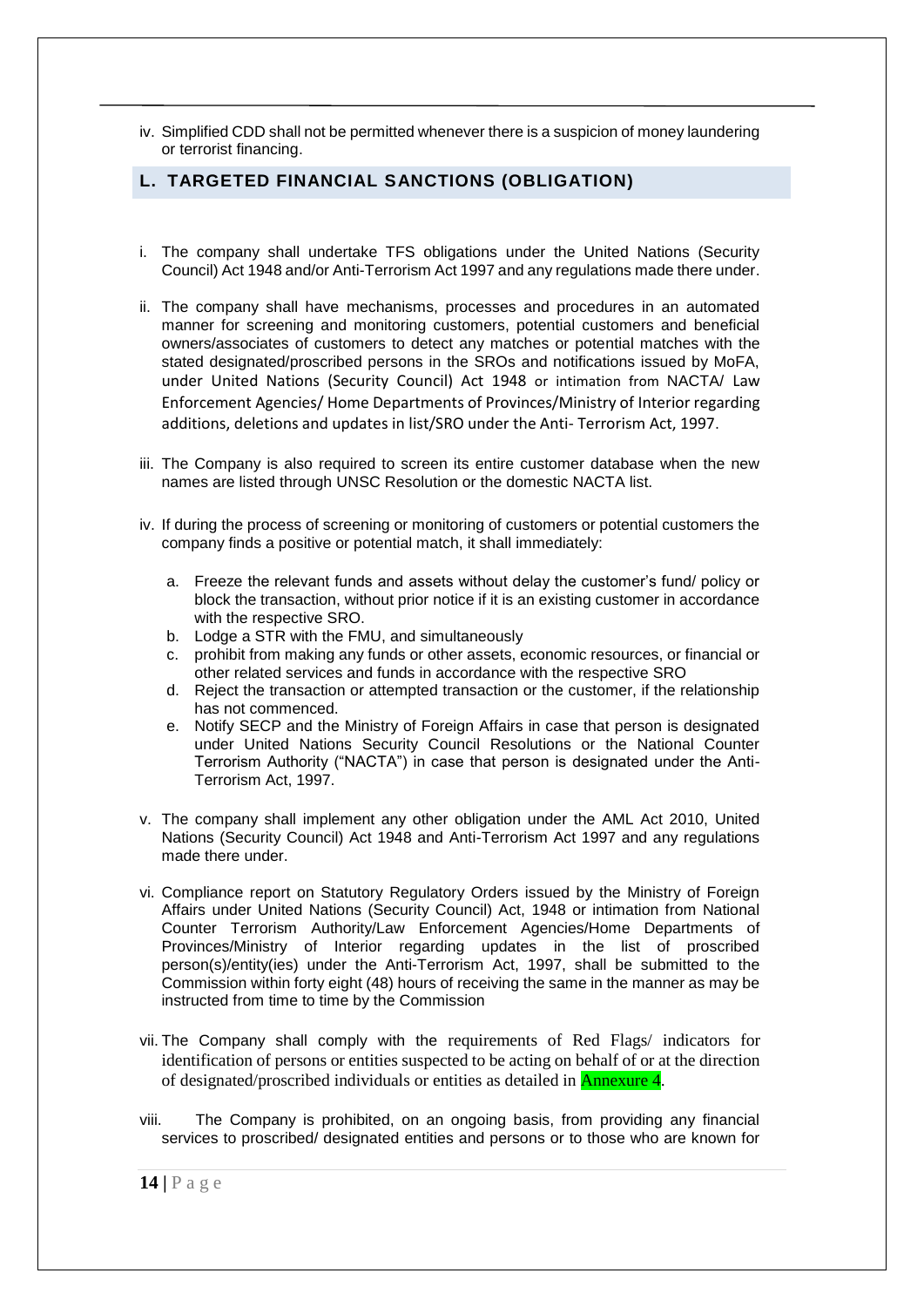their association with such entities and persons, whether under the proscribed/ designated name or with a different name. The company shall monitor its business relationships with the entities and individuals on a continuous basis and ensure that no such relationship exists directly or indirectly, through ultimate control of an account and where any such relationship is found, the Company shall take immediate action as per law, including reporting to the FMU.

Explanation:- expression associates means persons and entities acting on behalf of, or at the direction, or for the benefit, of proscribed/ designated entities and individuals that may be determined on the basis of appropriate screening of sanctions lists, disclosed nominee/beneficiary information, publicly known information, Government or regulatory sources or reliable media information, etc

- ix. The sanctions compliance program shall be an integral part of the overall AML/CFT compliance program.
	- x. The company shall document and record all the actions that have been taken to comply with the sanctions regime, and the rationale for each such action.
	- xi. The company shall keep track of all the applicable sanctions, and where the sanction lists are updated, shall ensure that existing customers are not listed. The Company shall maintain list of all SROs as per format given in Addendum 5.
	- xii. Results of the screening (manual and or system based) shall be maintained which shall depict the results of the screening. The same shall be reviewed by the compliance officer and reported to the CEO and BODs on immediate basis and monthly basis, respectively.

The compliance office shall document the results of the screening with regard to screening performed against

- "Al-Qaida and Taliban related entities/individuals mentioned in the UNSC Consolidated List" as per Addendum 6 and
- "proscribed persons/organizations list of UN /NACTA" Addendum 7.
- xiii. The company shall ensure that while screening the list of client against the sanctioned list, the client list shall include details including but not to be limited to
	- Main account holder
	- All joint account holders
	- **Nominees**
	- Major shareholders of legal clients (excluding listed companies)
	- Board of Directors
	- **Trustees**
	- Authorized signatories
	- Office bearers.

# **SECTION 4: COMPLIANCE PROGRAM**

# <span id="page-15-1"></span><span id="page-15-0"></span>**M. COMPLIANCE PROGRAM**

i. In order to implement compliance program, the Company shall implement the following internal policies, procedures and controls: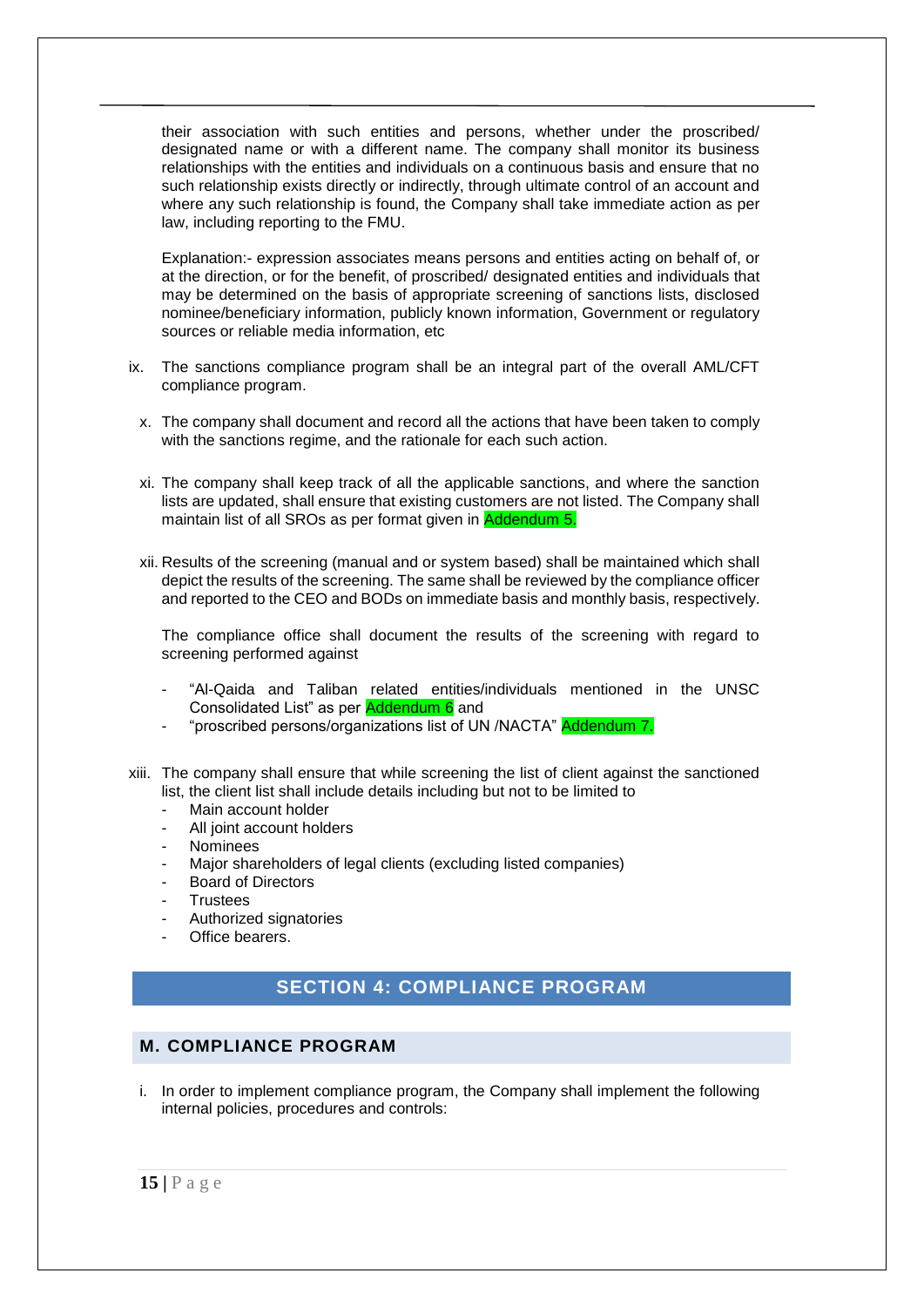- a. compliance management arrangements, including the appointment of a compliance officer at the management level, as the individual responsible for the Company's compliance with these Regulations, the AML Act and other directions and guidelines issued under the aforementioned regulations and laws;
- b. screening procedures when hiring employees to ensure the integrity and conduct, skills, and expertise of such employees to carry out their functions effectively;
- c. an ongoing employee training program; and
- d. an independent audit function to test the system.
- ii. For the serial no. i (a) above, the company shall ensure that the compliance officer:
	- a. reports directly to the board of directors or chief executive officer or committee;
	- b. has timely access to all customer records and other relevant information which they may require to discharge their functions, as well as any other persons appointed to assist the compliance officer;
	- c. has sufficient resources, including time and support staff;
	- d. be responsible for the areas including, but not limited to
		- i. ensuring that the internal policies, procedures and controls for prevention of ML/TF are approved by the board of directors of the Company and are effectively implemented;
		- **i.** monitoring, reviewing and updating AML/CFT policies and procedures, of the Company;
		- $\ddot{\mathbf{u}}$ . providing assistance in compliance to other departments and branches of the Company;
		- iv. timely submission of accurate data/ returns as required under the applicable laws;
		- v. monitoring and timely reporting of Suspicious and Currency Transactions to FMU; and
		- vi. ensures regular audits of the AML/CFT program;
		- vii. maintains various logs, as necessary, which should include logs with respect to declined business, politically exposed person ("PEPs"), and requests from Commission, FMU and Law Enforcement Agencies ("LEAs") particularly in relation to investigations; and
		- viii. Responds promptly to requests for information by the SECP/Law enforcement agency.
		- ix. Provides guidance in day-to-day operations of the AML/CFT policies and procedures.
		- x. Is entrusted with other responsibilities as the company may deem necessary in order to ensure compliance with the regulatory requirements.

The compliance officer shall also refer all the Rules, Regulations, notices and directives issued by the competent authority along with the policy and procedures and in particular Annexure 2 (AML/CFT Compliance Assessment Checklist) as manual to ensure compliance with the applicable regulatory requirements.

# **SECTION 5: AML/CFT SYSTEMS AND CONTROLS**

# <span id="page-16-1"></span><span id="page-16-0"></span>**N. MONITORING AML/CFT SYSTEMS AND CONTROLS**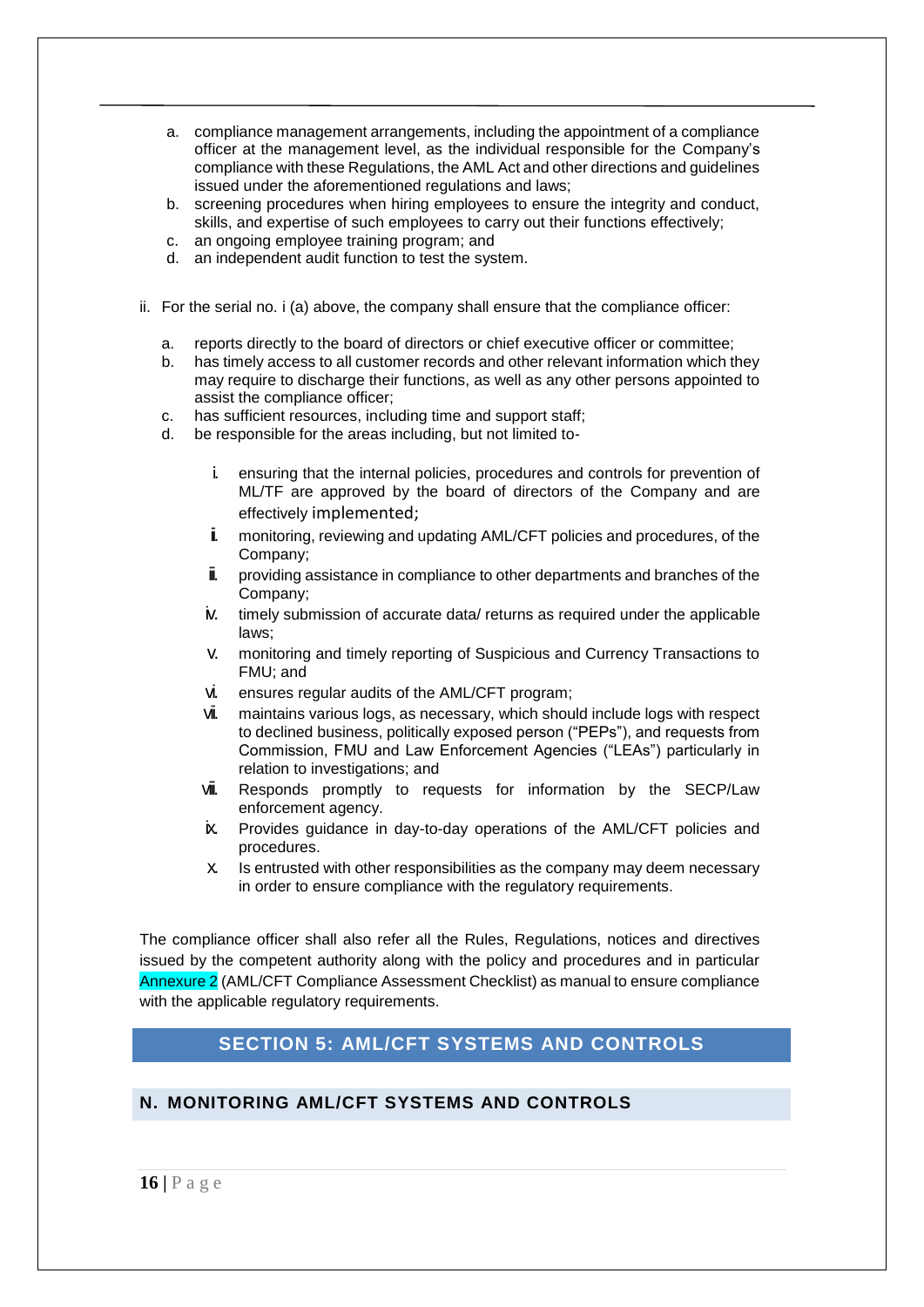- i. The management shall utilize back office software as well, to ensure to monitor the risks identified and assessed as they may change or evolve over time due to certain changes in risk factors, which may include changes in customer conduct, development of new technologies, new embargoes and new sanctions. The management shall update the back office as appropriate to suit the change in risks.
- ii. The company shall assess the effectiveness of its risk mitigation procedures and controls, and identify areas for improvement, where needed. For this purpose, the company shall consider monitoring following aspects:
	- a. the ability to identify changes in a customer profile or transaction activity/behavior, which come to light in the normal course of business;
	- b. the potential for abuse of products and services by reviewing ways in which different products and services may be used for ML/TF purposes, and how these ways may change;
	- c. the adequacy of employee training and awareness;
	- d. the adequacy of internal coordination mechanisms i.e., between AML/CFT compliance and other functions/areas;
	- e. the compliance arrangements (such as internal audit);
	- f. Changes in relevant laws or regulatory requirements; and
	- g. Changes in the risk profile of countries to which the company or its customers are exposed to.
- iii. For an effective monitoring of accounts, the same shall be achieved through a combination of computerized and through corporate compliance culture, and properly trained, vigilant staff through their day-to-day dealing with customers, effective monitoring mechanism.
- iv. The Company shall ensure that it maintains programs and systems to prevent, detect and report ML/TF. The systems should be commensurate to the size of the business and nature of the company and the ML/TF risks to which it is exposed and should include:
	- a. Adequate systems to identify and assess ML/TF risks relating to persons, countries and activities which should include checks against all applicable sanctions lists;
	- b. procedures to undertake a Risk Based Approach ("RBA");
	- c. procedures and controls to combat ML/TF, including appropriate risk management arrangements;
	- d. Customer due diligence measures;
	- e. Record keeping procedures;
	- f. An audit function to test the AML/CFT system;
	- g. Screening procedures to ensure high standards when hiring employees; and
	- h. An appropriate employee-training program.
- v. It shall be the responsibility of the senior management to ensure that appropriate systems are in place to prevent and report ML/TF and that the company is in compliance with the applicable legislative and regulatory obligations and this policy.

# <span id="page-17-0"></span>**O. THE THREE LINES OF DEFENSE**

- i. The Company shall ensure that the following three lines of defense to combat ML/TF remains established at all material times;
	- **a. Business units (e.g. front office, customer-facing activity):**

Business units should know and carry out the AML/CFT due diligence related policies and procedures.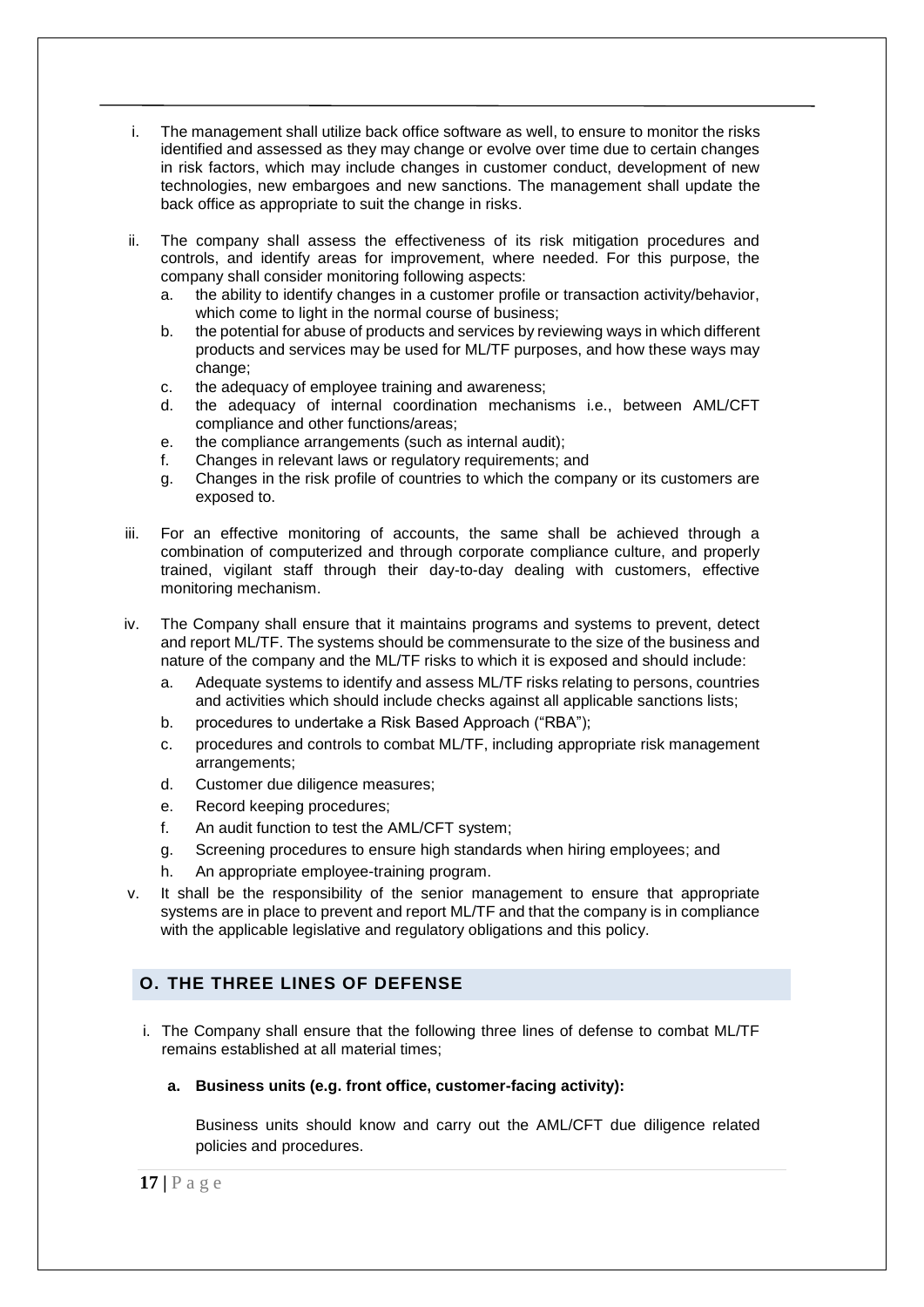As part of first line of defense, this policy shall be communicated to all employees. Further, clear description for employees of their obligations and instructions shall be provided. The employees shall ensure that they follow the procedures for detecting, monitoring and reporting suspicious transactions.

#### **b. Compliance function:**

Compliance function shall function in the manner as explained in section "M" of the Policy.

#### **c. Internal Audit Function:**

Internal audit, the third line of defense, should periodically conduct AML/CFT audits on company level and be proactive in following up their findings and recommendations.

# <span id="page-18-0"></span>**P. INTERNAL CONTROLS (AUDIT FUNCTION, EMPLOYEE SCREENING AND TRAINING)**

- i. The company shall maintain internal controls and policies (appropriate to the ML/TF risks, and to the size of the company) in relation to:
	- a. an audit function to test the AML/CFT systems, policies and procedures;
	- b. employee screening procedures to ensure high standards when hiring employees; and
	- c. An appropriate employee training program.

#### **a) Audit Function**

- i. The company should, on annual basis, conduct an AML/CFT audit to independently evaluate the effectiveness of compliance with AML/CFT policies and procedures. The frequency of the audit shall be revisited after the evaluation of the risks identified during the risk assessments. The AML/CFT audits should be conducted to assess the AML/CFT systems which include:
	- a. test the overall integrity and effectiveness of the AML/CFT systems and Controls;
	- b. assess the adequacy of internal policies and procedures in addressing identified risks, including;
		- (a) CDD measures;
		- (b) Record keeping and retention;
		- (c) Transaction monitoring; assess compliance with the relevant laws and regulations;
	- c. test transactions in all areas of the company, with emphasis on high–risk areas, products and services;
	- d. assess employees' knowledge of the laws, regulations, guidance, and policies & procedures and their effectiveness in implementing policies and procedures;
	- e. assess the adequacy, accuracy and completeness of training programs;
	- f. assess the effectiveness of compliance oversight and quality control including parameters for automatic alerts (if any), and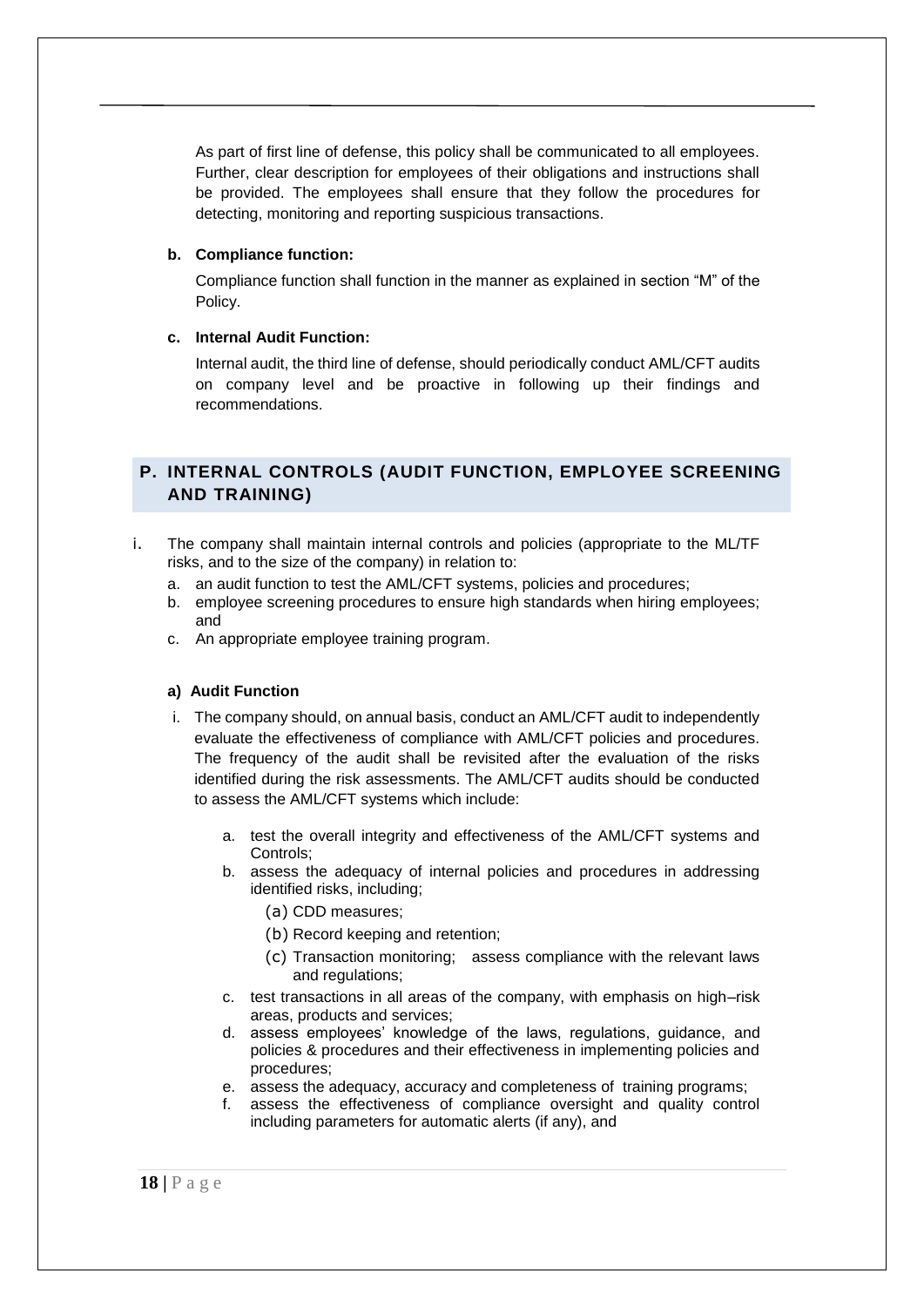g. assess the adequacy of the company's process of identifying suspicious activity including screening sanctions lists.

#### **b) Employee Screening**

- i. The company shall should maintain adequate procedures to screen prospective and existing employees to ensure high ethical and professional standards when hiring. The extent of employee screening should be proportionate to the particular risks associated with the individual positions.
- ii. Employee screening should be conducted at the time of recruitment and where a suspicion has arisen as to the conduct of the employee.
- iii. The company shall ensure that their employees are competent and proper for the discharge of the responsibilities allocated to them. While determining whether an employee is fit and proper, the company may:
	- (1) Verify the references provided by the prospective employee at the time of recruitment
	- (2) Verify the employee's employment history, professional membership and qualifications
	- (3) Verify details of any regulatory actions or actions taken by a professional body
	- (4) Verify details of any criminal convictions; and
	- (5) Verify whether the employee has any connections with the sanctioned countries or parties.

#### **c) Employee Training**

- i. The company shall ensure that all appropriate staff, receive training on ML/TF prevention on a regular basis, ensure all staff fully understand the procedures and their importance, and ensure that they fully understand that they will be committing criminal offences if they contravene the provisions of the legislation.
- ii. Training to staff should be provided at least annually, or more frequently where there are changes to the applicable legal or regulatory requirements or where there are significant changes in the company's business operations or customer base.
- iii. The company should provide their staff training in the recognition and treatment of suspicious activities. Training should also be provided on the results of the company's risk assessments. Training should be structured to ensure compliance with all of the requirements of the applicable legislation.
- iv. Staff should be aware on the AML/CFT legislation and regulatory requirements, systems and policies. They should know their obligations and liability under the legislation should they fail to report information in accordance with internal procedures and legislation. All staff should be encouraged to provide a prompt and adequate report of any suspicious activities.
- v. All new employees should be trained on ML/TF and should know the requirement to report, and of their legal obligations in this regard.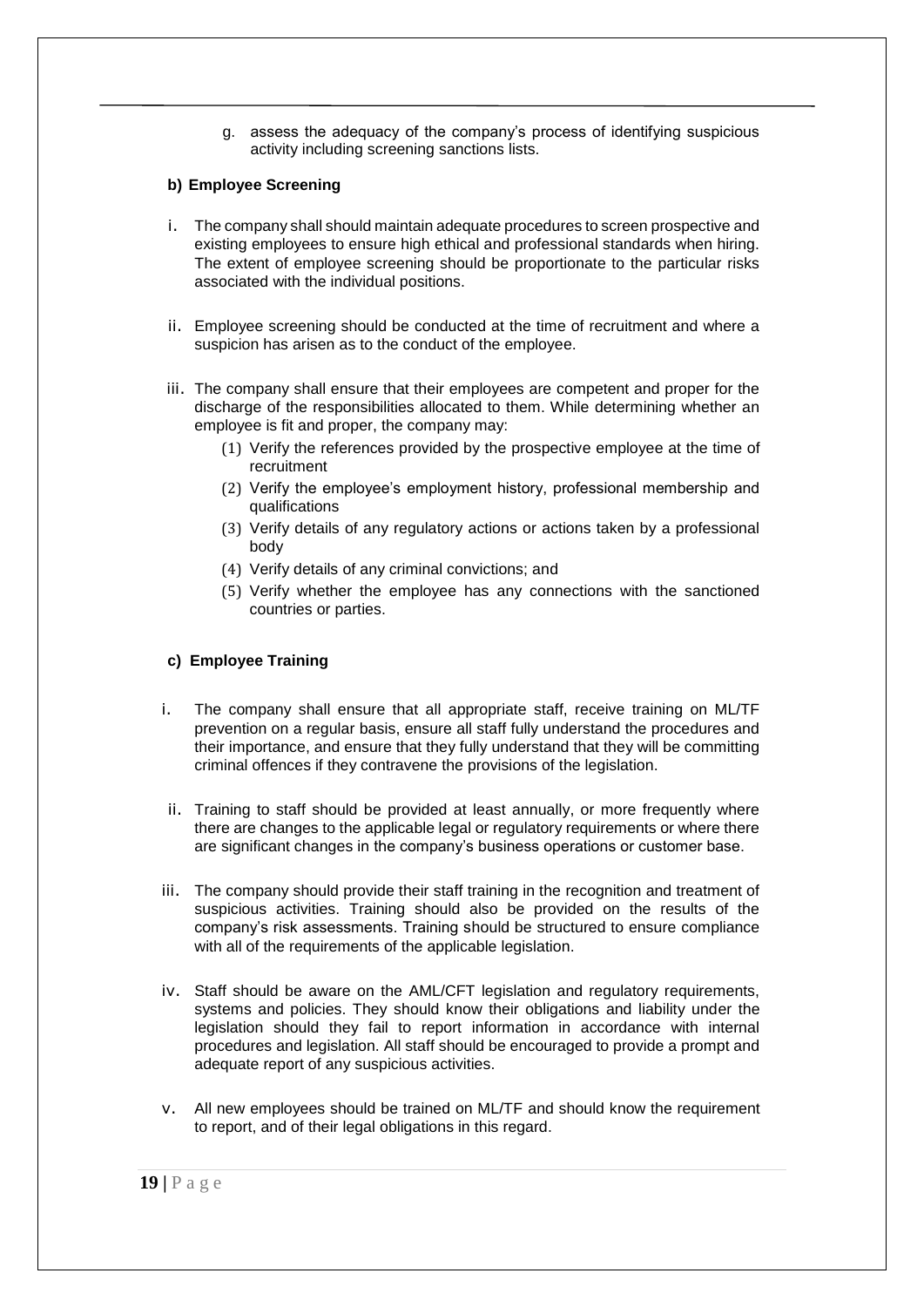- vi. The company shall obtain an undertaking from their staff members (both new and existing) confirming that they have attended the training on AML/CFT matters, read the company's AML/CFT manuals, policies and procedures, and understand the AML/CFT obligations under the relevant legislation. Undertaking with regard to the reading and understanding of the company's AML/CFT manuals, policies and procedures, and understand the AML/CFT obligations under the relevant legislation shall be obtained as per **Addendum 8.**
- vii. Staff members who deal with the public such as sales persons are the first point of contact with potential money launderers, and their efforts are vital to an organization's effectiveness in combating ML/TF. Staff responsible for opening new accounts or dealing with new customers should be aware of the need to verify the customer's identity, for new and existing customers. Training should be given on the factors which may give rise to suspicious about a customer's activities, and actions to be taken when a transaction is considered to be suspicious.
- viii. Staff involved in the processing of transactions should receive relevant training in the verification procedures, and in the recognition of abnormal settlement, payment or delivery instructions. Staff should be aware of the types of suspicious activities which may need reporting to the relevant authorities regardless of whether the transaction was completed. Staff should also be aware of the correct procedure(s) to follow in such circumstances.
- ix. The CO should receive in-depth training on all aspects of the primary legislation, the Regulations, regulatory guidance and relevant internal policies. They should also receive appropriate initial and ongoing training on the investigation, determination and reporting of suspicious activities, on the feedback arrangements and on new trends of criminal activity.
- x. Record with regard to training obtained from outside the company shall be maintained as per the format given in **Addendum 9**, whereas, record of all internal trainings shall be maintained as per the format given in Addendum 10.

# **SECTION 6: RECORD KEEPING**

#### <span id="page-20-1"></span><span id="page-20-0"></span>**Q. RECORD KEEPING**

- i. The company should ensure that all information obtained in the context of CDD is recorded. This includes both;
	- a. recording the documents the company is provided with when verifying the identity of the customer or the beneficial owner, and
	- b. Transcription into the company's own IT systems of the relevant CDD information contained in such documents or obtained by other means.
- ii. Where there has been a report of a suspicious activity or the company is aware of a continuing investigation or litigation into ML/TF relating to a customer or a transaction, records relating to the transaction or the customer should be retained until confirmation is received that the matter has been concluded.
- iii. The company shall keep and maintain all record related to STRs and CTRs filed by it for a period of at least 10 years after reporting of transaction.